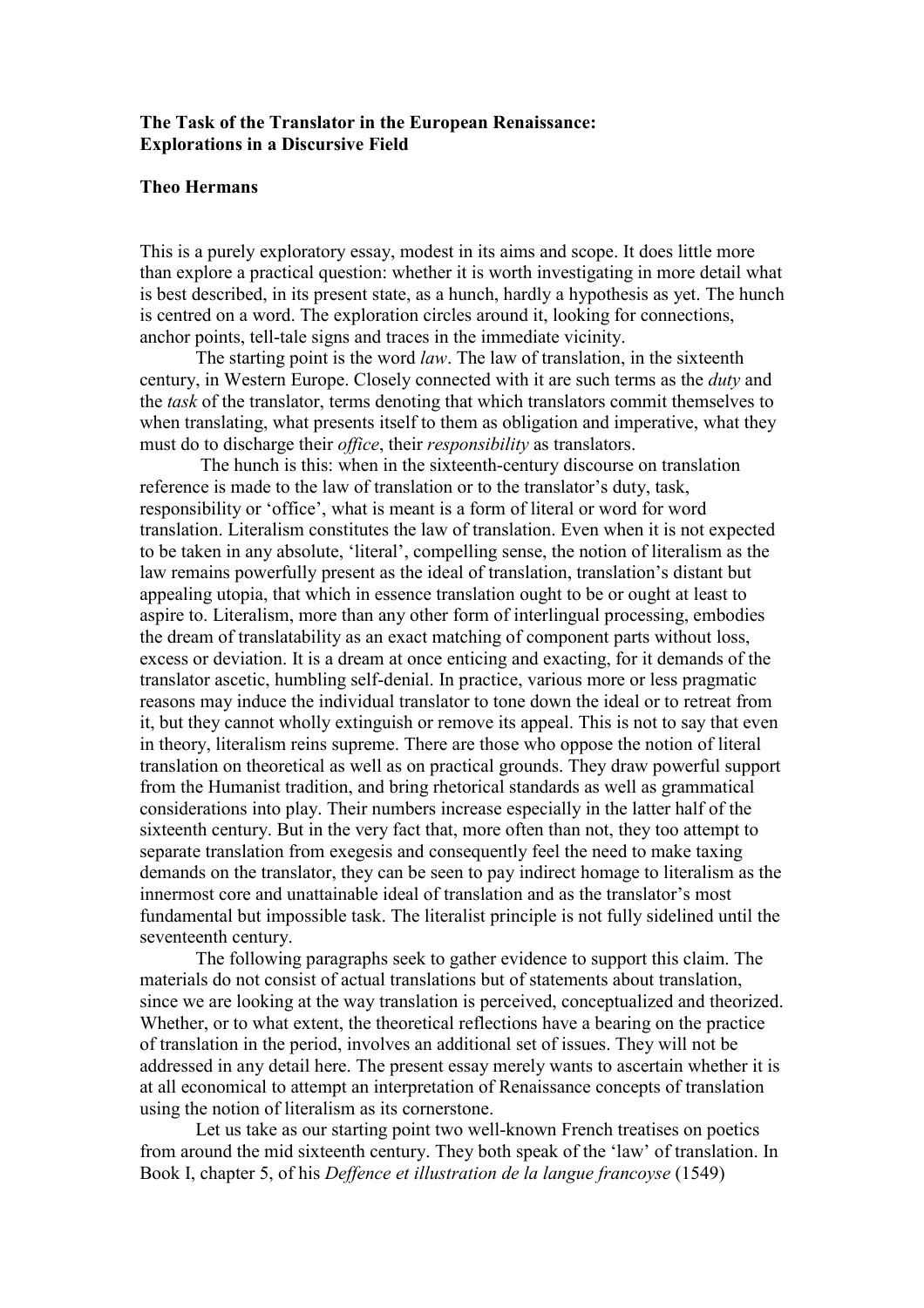Joachim du Bellay refers to all those admirable gems of eloquence, in prose or verse, which exploit the resources of a particular language in such a way that, he says, their charm and elegance (his term, in French, is 'grace') cannot possibly be rendered by a translator. Add to this the idiomatic differences between languages, Du Bellay continues, and the result is that 'observant la loy de traduyre, qui est n'espacier point hors des limites de l'aucteur, vostre diction sera contrainte, froide, & de mauvaise grace' [observing the law of translating, which is not to stray beyond the limits set by the author, your diction will be constrained, cold, & lacking in elegance'] (Du Bellay 1948: 36). For this reason translation cannot contribute to linguistic refinement or enrichment, a conclusion Du Bellay draws, explicitly and aggressively, at the end of the next chapter  $<sup>1</sup>$ </sup>

But what does Du Bellay mean when he speaks of 'the law of translating'? The spatial imagery in the wording ('espacier', 'limites') leaves room for speculation regarding the precise extent of the translator's leeway, but it is clear that 'the law of translating' implies confinement to a narrowly circumscribed space, so much so that it produces aesthetically unacceptable results. This is spelled out in the letter to Jean de Morel with which some years later Du Bellay prefaces his French version (for despite his strictures Du Bellay, as we know, does translate) of the fourth book of Virgil's *Aeneid.* Appealing to 'ceux qui entendent  $\&$  la peine  $\&$  les lois de traduire' ['those' who understand both the labour and the laws of translating'], he points out the utter impossibility of conveying even the original author's shadow if the translator is held to render everywhere 'periode pour periode, epithete pour epithete, nom propre pour nom propre, & finablement dire ny plus ny moins, & non autrement' ['period for period, epithet for epithet, proper noun for proper noun, and finally saying neither more nor less, nor anything different']; for this reason he feels he has honourably acquitted himself of his task ('son devoir') by translating in a freer, more compensatory vein (Du Bellay 1931, VI: 249-50). The law of translating is evidently quite strict, and does not allow the translator to stray far from the words of the original.

Both the way Du Bellay here fills in the notion of the 'law' of translation and the terms he used in the earlier Deffence et illustration to describe the unattractive effect of translations carried out according to this 'law' – a diction deprived of eloquence and hence 'constrained, cold,  $\&$  lacking in elegance' – resemble those employed elsewhere, by other writers in discussions unequivocally aimed at literal or word for word translation.

A case in point would be chapter 6, 'Des traductions', of Jacques Peletier du Mans' Art poetique of 1555 (Peletier 1990: 262-65). Here Peletier considers both the effects of literal translation and it utopia. Having explained – in marked contrast to Du Bellay – that the translator subjects himself ('s'asservit') not only to the *inventio* and the *dispositio* but as far as possible also to the *elocutio* of his author and that in so doing he rightfully earns for translation a place in the world of art ('aient donc les Traductions place en notre Art, puisque'elles se font par art'), he goes on to state that

<sup>&</sup>lt;sup>1</sup> 'Mais que diray-je d'aucuns, vrayement mieux dignes d'estre appelés traditeurs que traducteurs? veu qu'ilz trahissant ceux qu'ilz entreprennent exposer (…) et encore se prennent aux poëtes, genre d'aucteurs certes auquel, si je scavoy' ou vouly' traduyre, je m'adroisseroy' aussi peu, à cause de ceste divinité d'invention qu'ilz ont plus que les autres, de ceste grandeur de style, magnificence de motz, gravité de sentences, audace & variété de figures, & mil' autres lumieres de poësie: bref ceste energie, & ne scay quel esprit, qui est en leurs ecriz, que les Latins appelleroient genius. Toutes les quelles choses se peuvent autant exprimer en traduisant, comme un peintre peut representer l'ame avecques le cors de celuy qu'il entreprent tyrer apres le naturel.' (Du Bellay 1948, Chap. VI).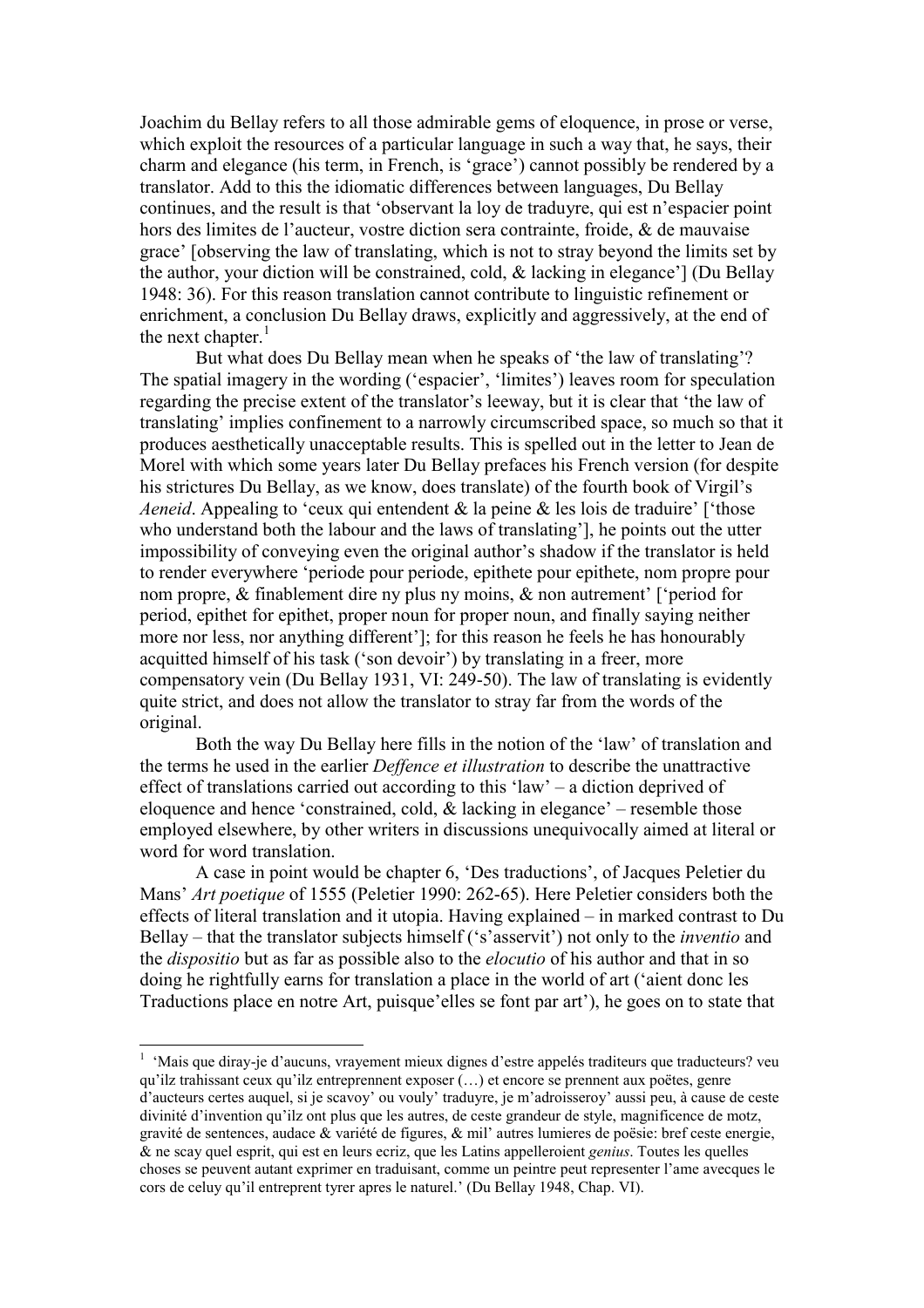its 'law' however is understood by few ('…que la loi en est entendue de peu de gens'). Peletier illustrates his point by offering a correct reading of the famous but frequently misinterpreted fidus interpres passage in Horace's Art of Poetry, i.e. a reading that has Horace indeed affirming that the faithful translator translates word for word ('Et ne me peux assez ébahir de ceux, qui pour blâmer la traduction de mot a mot, se veulent aider de l'autorité d'Horace, quand il dit: Nec verbum verbo curabis reddere, fidus Interpres: là où certes Horace parle tout au contraire de leur intention, Peletier 1990: 264). Following an aside on the metre in Virgil's third Eclogue he returns to his main point and rounds off the chapter. The concluding passage is worth quoting in full:

Suivant notre propos, les Traductions de mot a mot n'ont pas grâce: non qu'elles soient contre la loi de Traduction: mais seulement pour raison que deux langues ne sont jamais uniformes en phrases. Les conceptions sont communes aux entendements de tous hommes; mais les mots et manieres de parler sont particuliers aux nations. Et qu'on ne me vienne point alleguer Cicéron: lequel ne loue pas le Traducteur consciencieux. Car aussi ne fais-je. Et ne l'entends point autrement, sinon que le Translateur doive garder la propriété et le naïf de la Langue en laquelle il translate. Mais certes je dis qu'en ce que les deux Langues symboliseront: il ne doit rien perdre des locutions, ni meme de la privaute des mots de l'Auteur, duquel l'esprit et la subtilité souvent consiste en cela. Et qui pourrait traduire tout Virgile en vers français, phrase pour phrase, et mot pour mot: ce serait une louange inestimable. Car un Traducteur, comment saurat-il mieux faire son devoir, sinon en approchant toujours le plus près qu'il serait possible de l'Auteur auquel il est sujet ? puis, pensez quelle grandeur ce serait de voir une seconde Langue répondre à toute l'élégance de la première: et encore avoir la sienne propre. Mais, comme j'ai dit, il ne se peut faire. (Peletier 1990: 265) [To continue, word for word Translations are unshapely. This is not because they are incompatible with the law of Translation, but merely because no two languages are the same in their expression. Concepts are common to the understanding of all, but each nation has its own words and manners of speaking. And let no-one invoke Cicero here, who does not praise the conscientious Translator. Indeed neither do I. All I mean is that the Translator should respect the propriety and idiom of the Language into which he translates. But I do say that as regards that which the two Languages express, the Translator should lose nothing of the way of speaking or even of the idiosyncratic usage of the Author, whose wit and subtlety often consist in this. And if someone were able to translate Virgil into French verse, sentence for sentence, and word for word: what glorious praise that would bring. For how could a Translator discharge his duty better, if not by sticking as closely as possible to the Author to whom he has subjected himself? And imagine how splendid it would be to see one Language echo all the elegance of the other, and still retain its own. But, as I said, that is impossible.]

Peletier's comment on the ungainly nature of literal translations obviously recalls Du Bellay's censure ('…de mauvaise grace', '…n'ont pas grace'). More striking however are the ambivalences in Peletier's words. Literal translations, for him, are not in conflict with the law of translation, which suggests that the law itself is something else. But what exactly? And where does the compatibility between the law and literal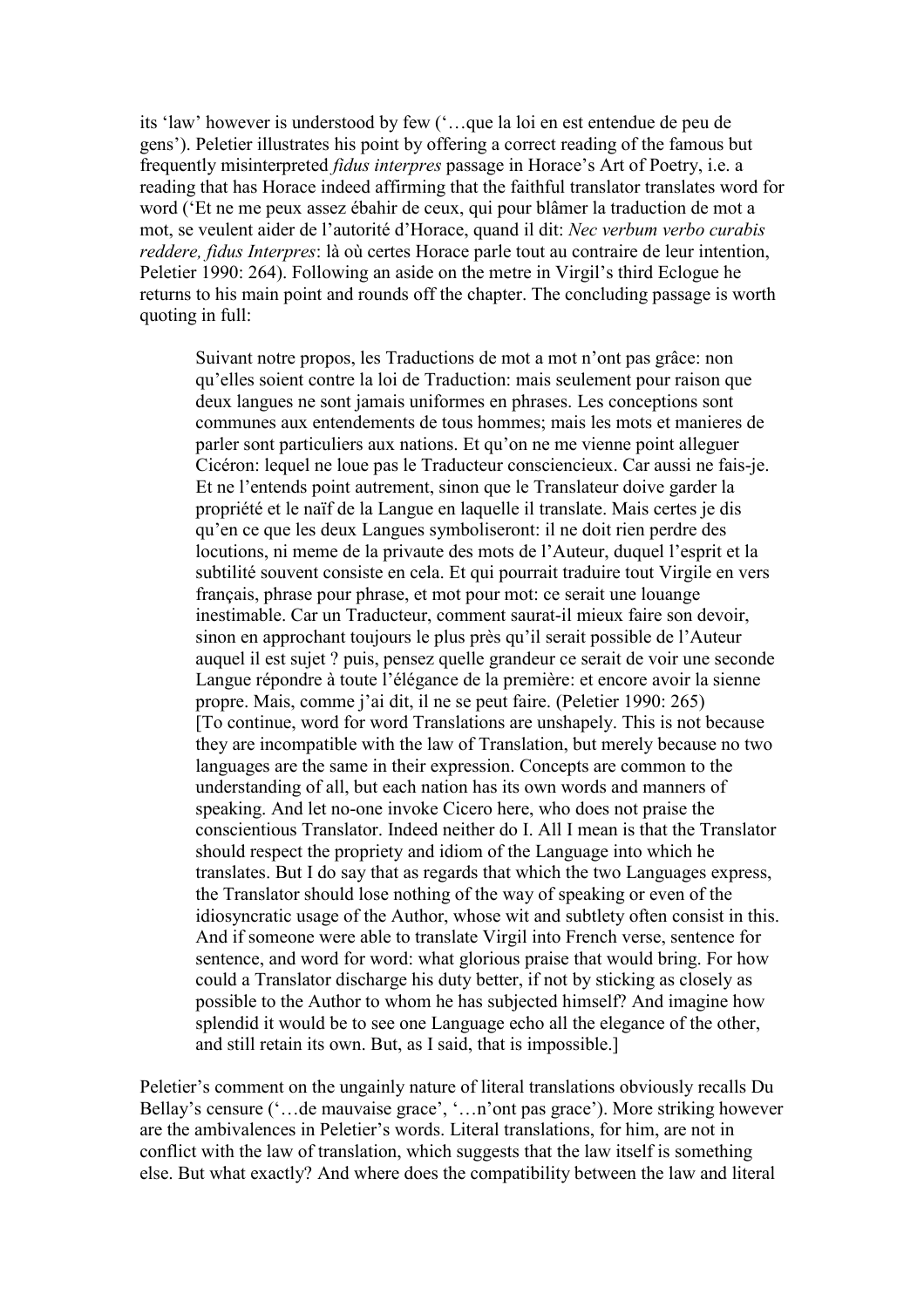translation begin and end? At first it looks as if Peletier puts some distance between literalism and the law of translation, hence the concessionary 'non qu'elles soient contre la loi de Traduction'. Like Cicero, he declines to praise the 'conscientious' literalist translator. Later in the passage it appears however that it is only in operating as literally as possible, in rendering Virgil 'phrase pour phrase, et mot pour mot', in reducing the distance separating translator and author to the absolute minimum ('en approchant toujours le plus près qu'il serait possible de l'Auteur auquel il est sujet'), that the translator can hope fully to acquit himself of his task ('son devoir'). Such a translator would then deserve all due praise and fame ('louange', 'grandeur'). But how much is that, and what does the translator's 'devoir' consist in?

 Earlier in the chapter Peletier had emphasized that translations are generally held in lower esteem that original writings. Having characterized translation as 'une besogne de plus grand travail que de louange', he observed that even if the translator works 'well and faithfully' ('si vous rendez bien et fidèlement') it is invariably the original which receives all the praise ('le plus de l'honneur en demeure a l'original'), and however good the rendering, the difference in status between translator and original author always remains ('Somme, un Traducteur n'a jamais le nom d'Auteur'). At the same time Peletier had asserted, paradoxically, that 'a good translation is more valuable than a poor original' ('une bonne Traduction vaut trop mieux qu'une mauvaise invention'). He resolves the paradox with a reference to the perceived status of translators and original writers ('authors'): a good translation may be more valuable than a poor specimen of inventio, but the translator will loose out either way. If he elects to render a poor original he will be blamed for having made the wrong choice, and if he provides a good rendering of a worthy original it is that original's author who collects the prize. This perception only changes when translators are also themselves authors of original works, as Peletier explains in connection with the use of neologisms. As regards neologisms he recommends great caution on the translator's part, precisely because readers have a different perception of translated and original writings. 'Un Traducteur, s'il n'a fait voir ailleurs quelque chose du sien, n'a pas cette faveur des Lecteurs en cas de mots, combien que soit celui qui plus en a affaire. Et pour cela est moins estimé l'office de traduire' ['A Translator who has not published work of his own elsewhere, cannot count on the Readers' indulgence with respect to words, even though he is most concerned with them. This is why the profession of translating is less esteemed']. Boldness or inventiveness are not readily associated with the translator's job. Even in translating an outstanding author the translator should resort to 'new' words only when there are absolutely no others available and when the persistent use of periphrasis and circumlocution would produce too great a 'déplaisir' in the reading

 While the praise and fame a translator can hope for in Peletier's terms thus remain a rather paradoxical point, it is clearly tied to the difference in status accorded to translator and author. It is also the difference in perceived status between translators and authors which puts the former in their place and restricts their room for manoeuvre. The more they are seen as translators and present themselves as translators, the more narrowly circumscribed their space becomes. Leaving aside those literary devices that lend a text its 'grace', it would seem that the core requirement is for the translator to render 'phrase pour phrase, et mot pour mot', effectively closing the gap between himself and his author. Such translations however are not really acceptable to the aesthetically sensitive reader. They can be squared with the law of translation, but not with artistic expression. This appears to be the rub in Peletier's chapter. If translation is to have a place in handbooks on the art of poetry,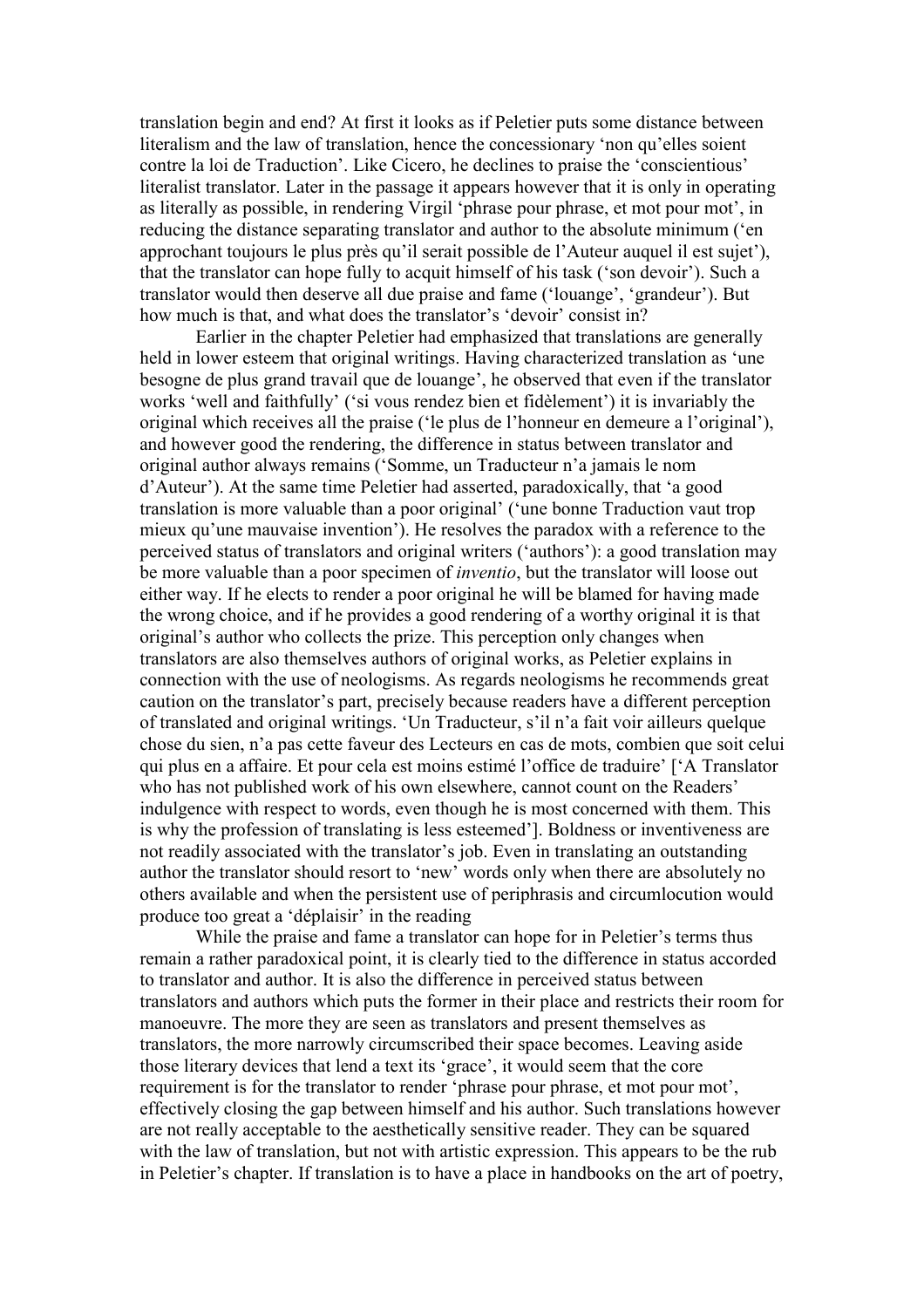then it ought to do the impossible. It ought to reduce to nil the distance between original and translation by clinging to the former's every word and nuance, and simultaneously to retain the stylistic refinement of the donor text while respecting the integrity of the receptor language. This, Peletier realizes, is asking too much ('Mais, comme j'ai dit, il ne se peut faire'). Translation cannot reach beyond itself. The fact that different languages possess different grammatical and idiomatic structures and hence different rhetorical resources, renders total correspondence utopian. Yet total correspondence, the absence of distance, is what the duty of the translator and the law of translation demand.

Faced with this dilemma, Peletier ends his chapter by registering the impasse it leads into, yet without proposing a way out. Du Bellay, as we saw, solved the problem by dismissing translation as an instrument of artistic expression. In fact, whenever 'eloquence' was involved he emphatically preferred imitation to translation. Peletier leaves the impasse unresolved, and this also allows him to leave the duty of the translator and the law of translation unchallenged. Translation is still strictly circumscribed: translation in the strict sense means a strict form of translating. Deviation, allowing space between donor and receptor text, compromises the integrity of the translation and, by implication, of the translator. It cannot be reconciled with the requirement of loyal and 'conscientious' faithfulness and lays the translator open to the charge of betrayal and fraud. When he fails to pay proper attention to 'la propriété des mots et locutions' the translator 'défraude le sens de ''Auteur'.l

The legal and moral overtones in the notions of fidelity and fraud, the translator's professional duty and translation's law, all echo Saint Jerome's famous Letter to Pammachius of ca. 395 (Letter 57), also known as De optimo genere interpretandi (Jerome 1953). That document is directly relevant here. It too speaks of the translator's duty, and of literal translation. It also links the two concepts, be it – as in Peletier's chapter – in a less than straightforward manner. Let us have a closer look. As is well known, Jerome's Letter was written in self-defence. The immediate cause was a public and potentially damaging attack, which Jerome puts before Pammachius in the opening paragraphs. There he explains that, shortly before, he had responded to an urgent request from a friend and, working at great speed, made a Latin translation of a Greek text, which he had further elucidated and annotated in the margin. Although the translation had been intended for strictly private use, it ended up in the wrong hands, and Jerome stood accused of unprofessional conduct. The accusation levelled against him, he says, boiled down to either professional incompetence, in that he did not know how to translate, or criminal bad faith, in that he had refused to translate properly ('…aut nescui … interpretari, aut nolui … alterum error … alterum crimen'). Either way he was charged with having delivered a fraudulent product in that he had not translated word for word ('…contionentur me falsarium, me verbum non expressisse de verbo'). What was expected of a translator, clearly (or: as Jerome makes it appear), was just such a translation, a word for word rendering. The fact that Jerome's failure to produce such a version could become the cause for a public attack against him suggests that the word for word rule, as a normative expectation, was strong and widely accepted.

In the course of his defence Jerome never challenges the validity of the rule as such. The nearest he comes to it is when, speaking for the more cultured readers ('eruditi'), he sneers at the claim to truth and integrity, the supposed 'veritas interpretationis' of the literalists. His tactic, rather, is to proclaim an alternative mode, that of translating 'ad sensum' ('following the meaning'). This mode, he claims, is applicable to all types of texts with the exception of Scripture, and separates the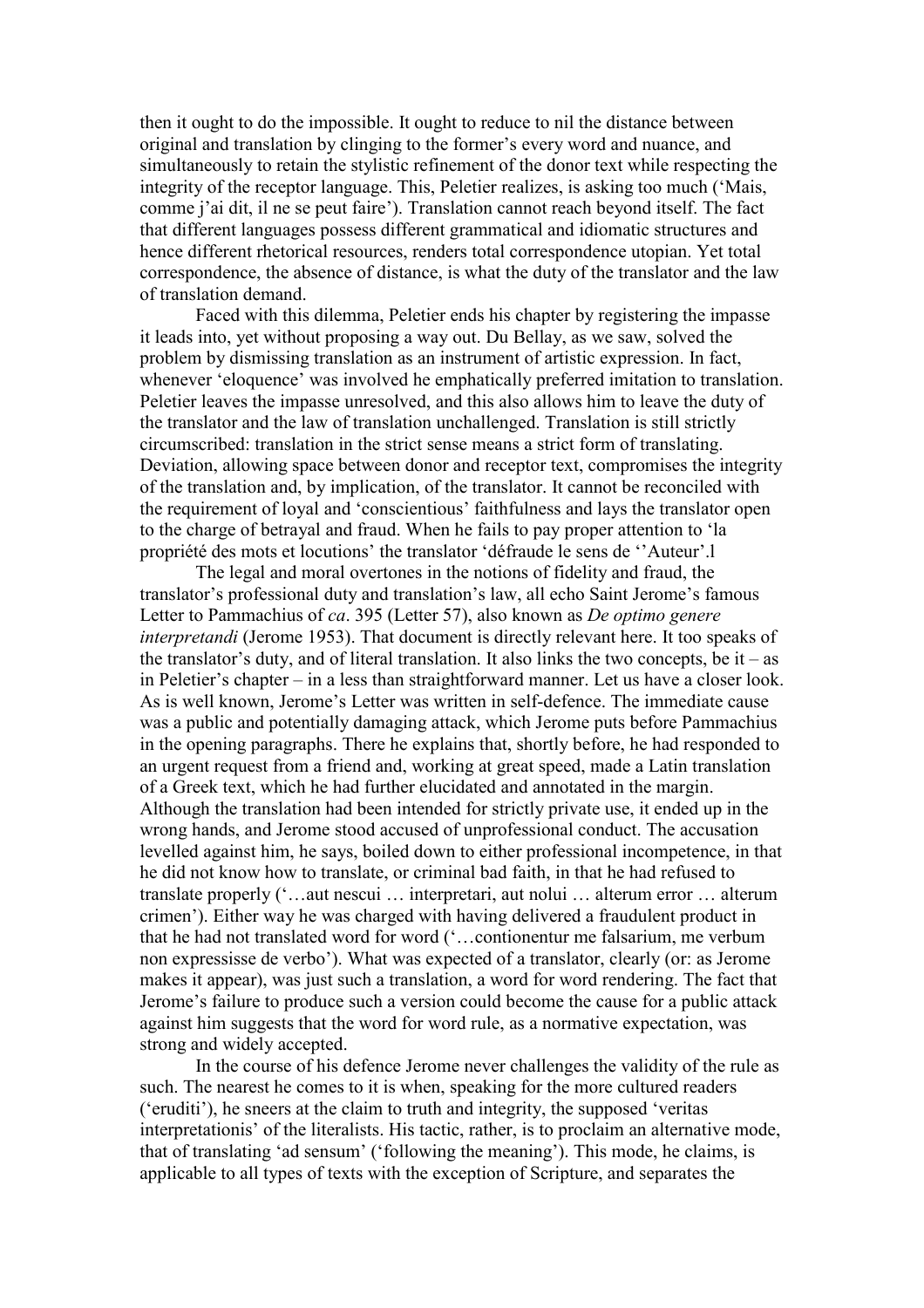cultured, discerning translators for the mass of diligent but dull literalists. His declaration is famous enough: 'Ego enim non solum fateor, sed libera voce profiteor me in interpretatione Graecorum absque scripturis sanctis, ubi et verborum ordo mysterium est, non verbum e verbo sed sensum exprimere de sensu' ['I not only declare but loudly proclaim that in translating from the Greek, except for the sacred scriptures where even the order of the words is a mystery, I translate not word for word but sense for sense'] (Jerome 1953: 59). But even after his persuasive argumentation regarding the near-impossibility of avoiding either omissions or additions when attempting to translate stylistically sophisticated source texts, Jerome still works a peculiar paradox into his key statement of the translator's dilemma which follows a little later: 'si ad verbum interpretor, absurde resonant; si ob necessitatem aliquid in ordine, in sermone mutavero, ab interpretis videbor officio recessisse' ['if I translate word for word, the result sounds absurd; if of necessity I change anything in the order or the manner of speaking, I will seem to have fallen short of the duty of a translator'] (Jerome 1953:  $61$ ).<sup>2</sup> It is Jerome' reference to 'the duty of a translator' ('interpretis officium') which recalls Peletier's 'l'office de traduire' and the 'devoir' of the translator. Jerome's dilemma too is like Peletier's. As Jerome puts it, literal translation produces unacceptable results which grate on the ear, but moving away from it means incurring censure of a different kind, as it amounts to abandoning one's post, failing to live up to one's responsibility, defaulting on one's obligation – on that which is precisely what the translator should be doing. In arguing against literal translation, Jerome at the same time confirms the general validity of the rule.

Immediately after he has proclaimed his own policy of translating 'ad sensum' rather than 'ad verbum', Jerome invokes the authority of Cicero, from whose De optimo genere oratorum he goes on to quote. Here again something odd happens. The passage Jerome selects is the one where Cicero explains that in rendering the two Greek orations before him he did not count out the words individually but paid the whole amount at once. Surprisingly, perhaps, Jerome also repeats as part of his quotation Cicero's remark that in so doing he was aware that he was not operating in the manner of a translator but in that of an orator ('nec converti ut interpres, sed ut orator') – the implication of which must be, even though Jerome obviously does not draw attention to it, that in Cicero's view going about translating in the manner of a translator ('ut interpres') does mean counting out the words individually, that is, translating word for word. The reason why Cicero prefers to work 'ut orator' rather than 'ut interpres' in the versions of Aeschines and Demosthenes to which De optimo genere oratorum serves as a preface, is that he is intent not on reproducing in Latin what the Greek orators actually said, but on creating a Latin model of the Attic style of oratory which will be able to displace the Greek sources (Copeland 1991: 45ff).

A very similar duality appears in the opening paragraphs of Cicero's De finibus, which Jerome does not mention but which tie in with the comments in De optimo genere and additionally throw up a reference to the 'task' of the translator. De finibus, like De optimo genere, arises out of the desire to appropriate Greek sources in such a way as to render them redundant. Early on in this work Cicero voices his disapproval of those Roman Graecophiles who look down on their own Latin culture but delight in literal translations from the Greek ('ad verbum e Graecis expressas'). He goes on to state that he could of course have translated in the same plain manner ('si plane sic verterem') but decided on this occasion to do more, to go beyond what is

 $2$  Jerome is here actually quoting from his own preface to his translation of the *Chronicles* of Eusebius, ca. 381.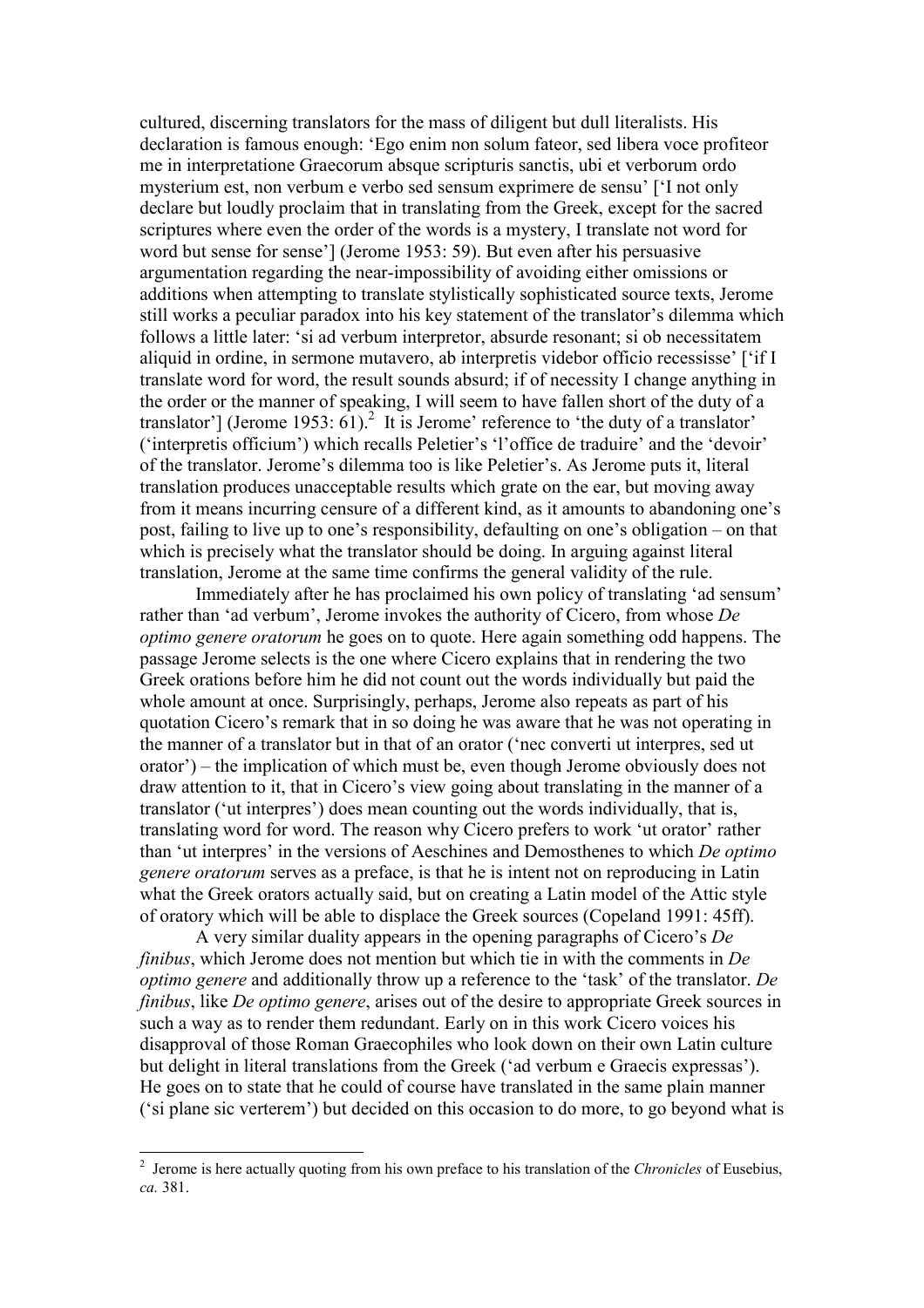expected of translators or what is regarded as part of the translators' task ('interpretum munus'). The result of this deliberate choice is a type of rendering comparable to that used in connection with the Greek orations, but now applied to the domain of philosophy and ethics. Of interest in the present context is the fact that when, both in *De optimo genere* and in *De finibus*, Cicero speaks of 'translating' he employs the same verbs ('vertere', 'convertere') but suggests that the activity they refer to can be performed in two markedly different ways, one of them 'as a translator' ('ut interpres'), the other 'as an orator' ('ut orator') or in the similar but unnamed capacity applicable to the discursive subject of De finibus. The manner which he calls 'plain' because it is unadorned, which does not enjoy the cultural prestige of the 'ut orator' style, and which humbly but dutifully counts out the words one by one, is the manner 'ut interpres', the manner associated with the task or duty ('munus') of the translator. $3$ 

The question of whether, or to what extent, Jerome deliberately reduced the complexity of Cicero's pronouncements and twisted their intent to serve the purposes of his own polemic against his anonymous detractors, need not detain us here. The relevant point is that explicitly in Cicero and somewhat more implicitly in Jerome we encounter the notion of word for word translation as most closely associated with, as actually constituting the proper task and duty ('officium', 'munus') of the translator, and of the plainly honest, faithful, loyal and therefore reliable translator in particular. That does not mean that detailing the duty of the translator in individual cases is straightforward or uncontroversial. On the contrary, the alternative 'ad sensum' mode will be a constant presence and it has cultural prestige and self-confidence on it side. But it does mean that when proponents of the more liberal line criticize the literal tendency on the grounds that its word for word method results in texts so clumsy as to be unfit for circulation in cultured society, the defence of the strict 'ad verbum' manner rests pre-eminently on moral considerations of trustworthiness, integrity, reliability and incorruptibility.

In the early Middle Ages, when the Christian mistrust of Classical rhetoric acts as a powerful spur, this line of argument in support of literalism is eagerly taken up. When Saint Augustine, in On Christian Doctrine, becomes aware of the potentially damaging differences between existing Latin versions of Scripture, he recommends using the most literal translations, as these must be deemed least likely to engender corrupt readings. The word for word manner which Jerome reserved as appropriate only for the Bible is subsequently adopted for other discourses as well. Boethius puts the case very forcefully, and others follow suit.<sup>4</sup> Being good Christians, they happily accept the taint of being no more than faithful translators ('fidi interpretis culpa') if that allows them to lay claim to total integrity and access to the naked truth, stripped of all rhetorical embellishment and corruption, just as the Biblical word itself is both plain and true. As Boethius puts it in the early sixth century, in connection with Porphyry's *Isagoge*: 'in these writings in which knowledge of the matter is sought' ('in his scriptis in quibus rerum cognitio quaeritur'), what matters is 'not the charm of a sparkling style, but the uncorrupted truth' ('non luculentae orationis lepos, sed incorrupta veritas'), and this is achieved 'through sound and irreproachable translation' ('per integerrimae translationis sinceritatem'; Copeland 1991: 52; Schwarz 1945: 43-48).

<sup>&</sup>lt;sup>3</sup> For more detailed discussions, see Hoskin 1985 and Copeland 1991, Chapters 1 and 2.

<sup>4</sup> See Schwarz 1985: 43-48; Copeland 1991: 52-55.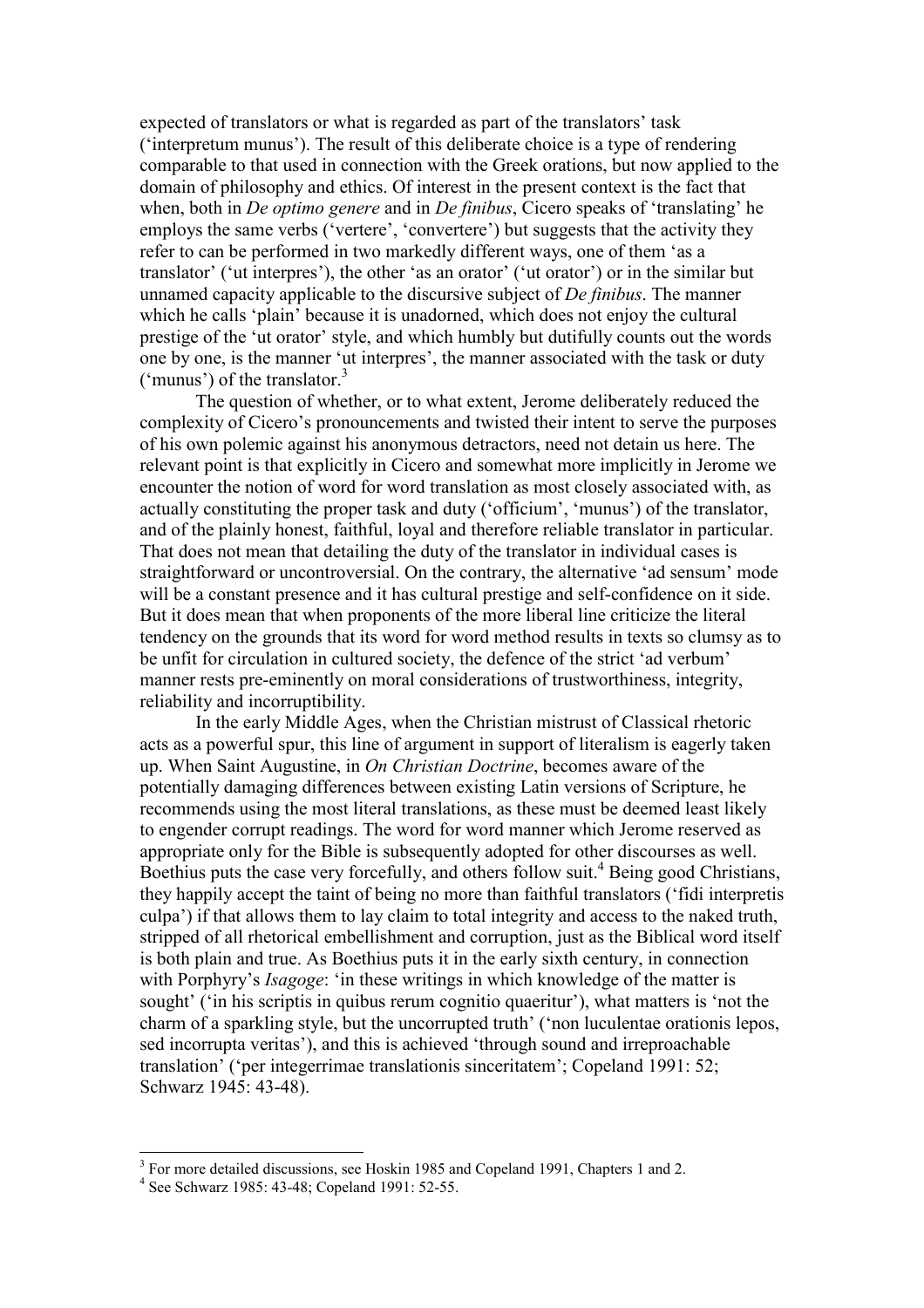The marked emphasis on purity and integrity ('incorrupta veritas', 'integerrimae translationis sinceritas') leads into paradoxes. On the one hand, because of the narrow limits which this mode of translating chooses to impose on itself, the end product clearly advertizes its status as a translated text through its forced, tormented expression – in which it takes a martyr-like, anti-rhetorical pride because it is precisely the textual ungainliness of the product which signals its integrity as a translation. The translator himself, on the other hand, does everything in his power to expunge his presence and erase his intervention by ensuring that every word of the donor text is covered so scrupulously that its integrity is never compromised. The ascetic self-restraint demanded by literalism seeks to ensure above all that the transfer from one language to another will be so close, so word for word, as to allow no slippage, no hairline crack through which meaning might ooze out or rhetorical or interpretive corruption seep in. But the double movement, in which the translated text vaunts its translated status through its deliberate hideousness and the translator does his utmost to disappear as an actively interpreting and meaning-producing subject, also guarantees that the translator has not wrongfully appropriated anything that is not his, and simultaneously – another aspect of the same issue – that he cannot be held responsible for merely handing on someone else's statements. The intermediary does not intervene in any substantive way. The ironic pride of the absent, empty-handed translator consists in the awareness, or at any rate in the ideological self-assurance, of offering the reader an absolutely clear view of the original.

 Considerations like these appear to mark the dividing line between the translator on one side and, on the other, the exegete, as the provider of paraphrases, glosses, commentaries and interpretations. When, in the early medieval period, John Scotus Eriugena is criticized for the obscurity of one of his translations, he counters with the observation that he was only the work's translator, not its expositor ('videat me interpretem huius operis esse, non expositorem', Copeland 1991: 52, 91) – and it is an appeal to the notion of the 'faithful translator' ('fidus interpres') which allows him to establish the opposition. It is precisely in terms of oppositions like these that in the early Renaissance the 'office' of the translator and the domain of translation in the 'strict' sense will be determined. At the end of the fourteenth century the Greek scholar Manuel Chrysoloras, who had left Byzantium a few years earlier and settled in Florence, was recorded as disapproving of word for word 'conversio', because it could easily pervert the thought expressed in the source text, but remarked in the same breath that departing from the words of the original and from the 'propriety' of the Greek amounted to abandoning the 'office' of translator for that of exegete ('eum non interpretis, sed exponentis officio uti'; Norton 1984: 35).

 Around the mid-fifteenth century the Spanish Humanist Alfonso de Madrigal, translating the Chronici canones of Eusebius into Spanish and writing a Latin commentary on them (not printed until the early years of the sixteenth century), speaks in similar terms of two modes of translation. The first, word for word, is called 'interpretacion o translacion'. The other, which does not follow the words, he calls 'exposicion o comento o glosa', and this form, he says, frequently requires many additions and changes ('muchas adiciones et mudamientos'), so that in the end the work is no longer the original author's but the expositor's ('por lo cual non es obra del autor, mas del glosador', Keightley 1977:246).<sup>5</sup> But additions and changes are

 $\overline{a}$ 

<sup>&</sup>lt;sup>5</sup> The quotation is as follows: 'Dos son las maneras de trasladar: una es de palabra a palabra, et llamase interpretacion; otra es poniende la sentencia sin seguir las palabras, la qual se faze comunmente por mas luengas palabras, et esta se llama exposicion o comento o glosa. La primera es de mas autoridad, la segunda es mas clara para los menores ingenios. Enla primera non se añade, et porende sienpre es de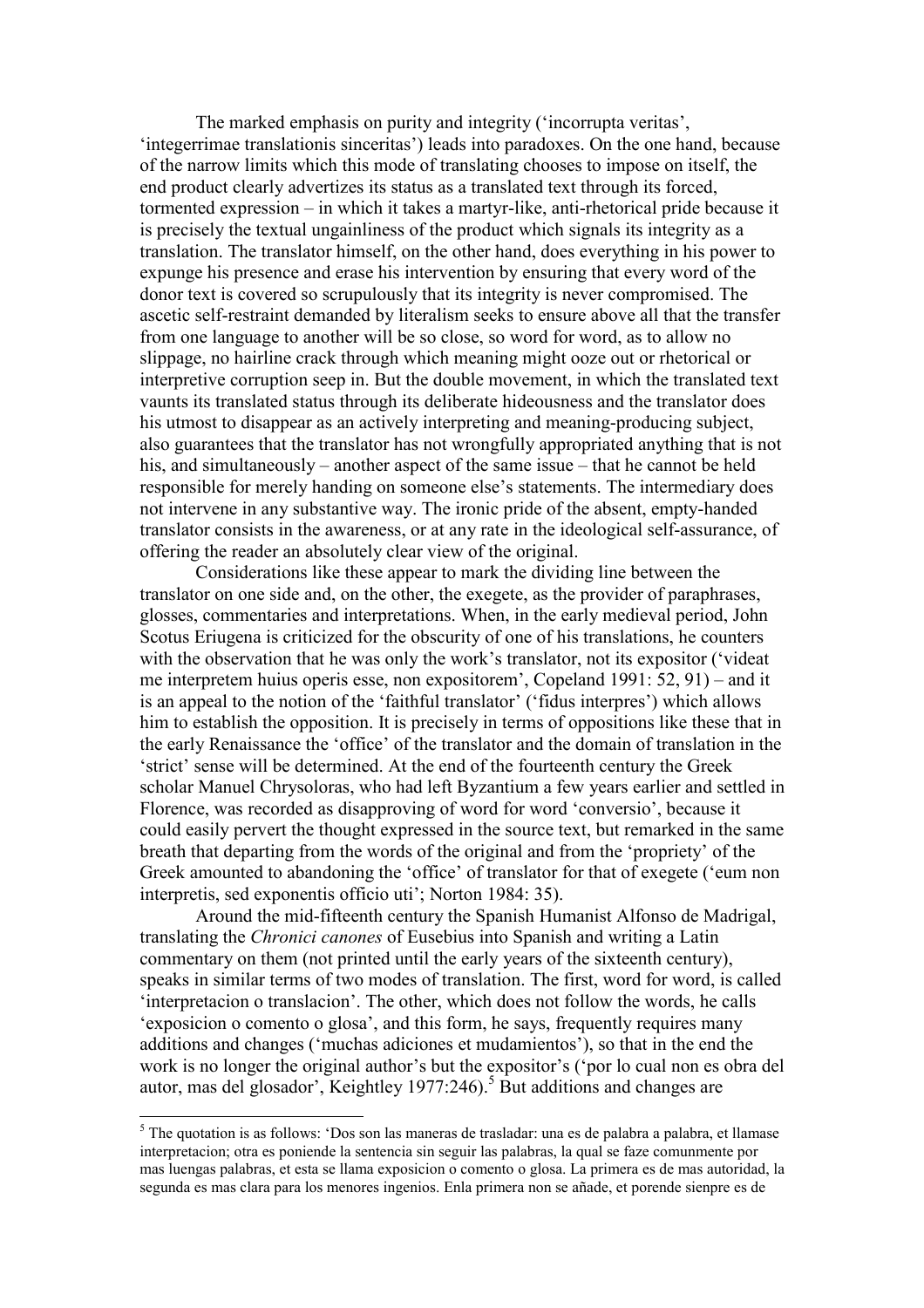irreconcilable with the 'duty' of the translator, as Madrigal indicates in his Latin commentary on Eusebius, with an unmistakable nod in Jerome's direction: when the translator 'changes something in the order of words or the manner of speaking, he can do so in two ways, both of which lead away from the translator's duty; by adding something, or by changing as well as adding, and then he writes commentaries rather than a translation, so that the original work does not remain intact but a new work comes into being which is a commentary or exposition of the first one' ('qui mutat in ordine vel in sermone, dupliciter potest mutare, et utroque modo ab interpretis recidit officio; primo modo addendo aliud, vel mutando ordinem cum aliquali tamen additione, et tunc comentarios agit, non translationem, et iam non videtur manere opus principale, sed aliud novum opus conditur, quod prioris comentum vel expositio est'; Keightley 1977: 246). True to this principle Madrigal declares his intention to keep his translation of Eusebius separate from his commentary on this author, adding that it is translating which is the more difficult task since it has to be done word for word in the interest of the original's integrity, even if this runs the risk of producing obscure and therefore demanding passages (ibid.: 244-45).<sup>6</sup>

 With Madrigal we have returned to the Renaissance. In sixteenth-century pronouncements on translation the term 'officium' or a modern vernacular variant occurs a number of times, usually with reference to the task, responsibility, obligation or duty of the translator in a general or generic sense. Often it is flanked by the demand or the wish to translate literally or as literally as possible. This striving is seen as the pre-eminent quality of the 'faithful' translator, who discharges his 'officium' by translating in a manner characterized as 'faithful', 'loyal', 'truthful', 'conscientious', 'scrupulous', 'religious' or a similar adjective. The adjectives in turn appear to offer word for word translators moral compensation for the discomfort they find themselves in, since their sense of duty puts them in a position they describe as constrained, unfree, enthralled, narrowly hemmed in, bound hand and foot. If their service and sacrifice consist in this, it also grants them a degree of safety which the paraphrast has to do without. Since paraphrase, glossing and explication inevitably mean the use of words which are the commentator's own, they increase the risk of error, misinterpretation, misrepresentation and corruption.

 As for the term 'officium' itself, and its association with the principle of translating word for word: Erasmus uses it in a letter of 1506, which will be discussed below. In 1543 the Swiss humanist Henricus Glareanus demonstrates that contrary to prevailing opinion the famous 'fidus interpres' passage in Horace's Art of Poetry does in fact identify the 'verbum verbo' manner of translating as constituting the translator's 'officium' (Norton 1984: 83) – a few years later Peletier du Mans will follow Glareanus's reading of the passage, as we saw. Even at the very end of the sixteenth century editions of Horace's poetry appeared which had in the margin, next to the 'fidus interpres' lines, the gloss 'interpretis officium' (for instance, Horatius 1594: 150). In the preface to his Spanish version of the Song of Songs, around 1561, Luis de Leon discusses the translator's 'oficio' in terms of literal translation; more about this below too. When in 1566 the Flemish translator Marcus Antonius Gillis publishes a Dutch version of the emblems of the Hungarian humanist Johannes Sambucus, he declares to have acquitted himself of 'the office of a faithful Translator'

aquel que la primero fabrico. Enla segunda se fazen muchas adiciones et mudamientos, por lo qual non es obra del autor, mas del glosador.' The opening rubric of the translation reads: 'Aqui comiença la interpretacion o translacion del libro *Delas cronicas o tiempos* de Eusebio cesariensse, de latin en fabla castellana' (Keightly 1977: 246, 244).

<sup>6</sup> See also Norton 1984: 31-32 and Santoyo 1987:36.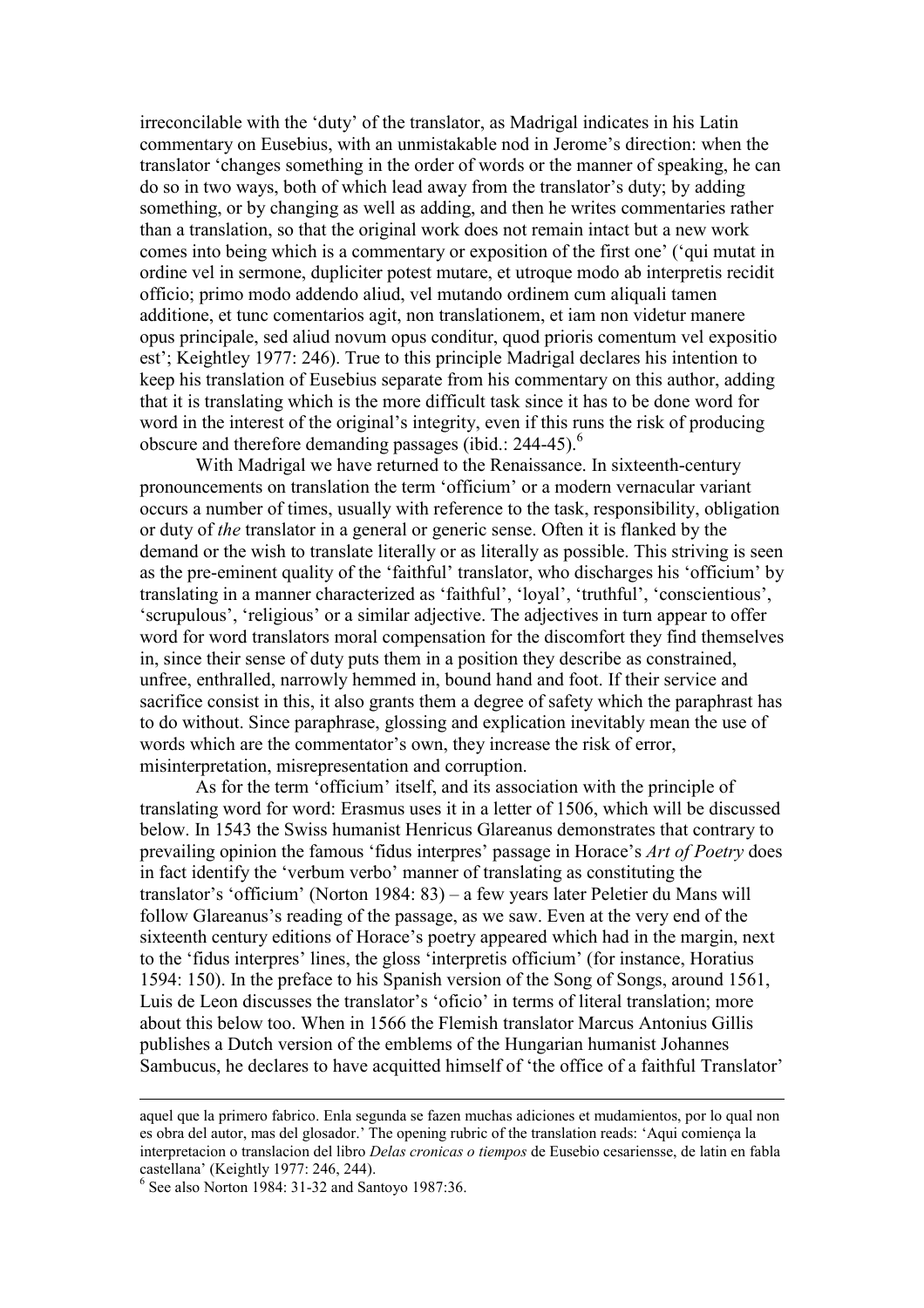(d'officie eens ghetrouwen Oversetters') by translating Sambucus's very compact Latin word for word (Hermans 1996:56). In 1595 Blaise de Vigenère points out that in his rendering of Tasso he has deviated from what he calls, ironically this time, the correct way to translate, which is 'toute à la lettre, ainsi qu'on est obligé es traduction' (Horguelin 1981: 69). Around 1603 the Spanish translator Gregorio Morillo speaks of both the 'office' and the 'laws' which define the faithful translator's activity ('officio', 'las leyes del interprete fiel'; Santoyo 1987: 73-74). When the Antwerp Jesuit Andreas Schottus offers a typology of different forms of translation in his book on Ciceronian imitation (1610), he also picks up the Ciceronian term 'munus interpretis' and associates it with literalism (Rener 1989: 287).

 Schottus' chapter on translation ('Liber IV: De optimo genere interpretandi Ciceronem', Schottus 1610: 268ff.) is in fact a late but powerful assertion of the literalist principle. He begins by distinguishing two kinds of 'interpretatio', one called 'metaphrase', the other 'paraphrase'. Paraphrase, which he considers to be a matter of amplification, explanation and commentary, has three subdivisions: 'historica', 'critica' or 'narrativa', and the more flowery 'artificiosa'. Metaphrase, which he regards as translation proper, comes in two kinds: 'faithful' or 'scrupulous' ('religiosa'), and 'arbitrary'. Related to the 'faithful' mode but less strict is an intermediate 'freer' kind ('liberior'), which operates on a sense-for-sense principle and is the one Cicero claimed for himself as a more learned mode. Yet Schottus uses quotations from Cicero's own works to interrogate his subject on the vexed question of what exactly constitutes the translator's 'officium' or 'munus' ('Quodnam, Marce Tulle, munus Interpretis?', 1610: 321), and concludes it can only be a literalist 'ad verbum' mode. Horace is then brought in to support this view. The way in which Schottus describes literalism has a familiar ring by now. The '*Fidus Interpres*' is characterized as one who 'renders word for word in such a way that he does not stray a fingernail's breadth from the author he has undertaken to translate' ('qui ad verbum sic reddit, ut ne latum quidem unguem ab auctore, quem interpretandum suscepit, discedat', 1610:318), and who is so well versed in both languages that he is able to convey the original author's sense properly and lucidly ('sit modo linguae utriusque ex aequo peritus, ut sensa auctoris Latine ac perspicue convertat'). Whereas the 'freer' mode is content, in the manner of the orators, to represent the overall sense or meaning or idea rather than counting out the individual words ('Affinis huic, sed largior, quem liberiorem nomino, qui non tam adnumerat verba, quam appendit, Oratorum more, sententiam integre repraesentasse contentus', and 'Hanc interpretationem liberam κατα γνώµων, φρασιν ή διάνοιαν vocaverim, quae scriptoris sententiam incolumem magis quam verba conservat', 1610: 318, 319), the word for word method is also called – with a reference to the Roman Emperor Justinian – the 'step-for-step' method because it traces its model's every footstep and counts its every word ('Fidelis autem versio est, κατα λέξιν; quam κατα πόδα vocari a Graecis auctor est Iustinianus Imp. L. I. D. De Jure enucleando: cum Interpretes iisdem quasi vestigiis sic inhaerent, ut verba verbis quasi dimensa ac paria reddant', 1610: 319). This is reinforced once more when Schottus sums up the Ciceronian and Horatian view of the task of the faithful translator as consisting in 'decanting into another language, in good faith, word for word, adding nothing, omitting nothing, changing nothing' (Quodnam, Marce Tulli, munus Interpretis? nonne ad verbum, fide bona, in aliam transfundere linguam, nihil ut de tuo addes, demas nihil, nihil denique immutes'). For Schottus, clearly, the core of the concept of translation lies here. It is essentially a matter of counting words in a state of absolute loyalty and selfabnegation, in contrast with the sense-for-sense mode of the freer translators and,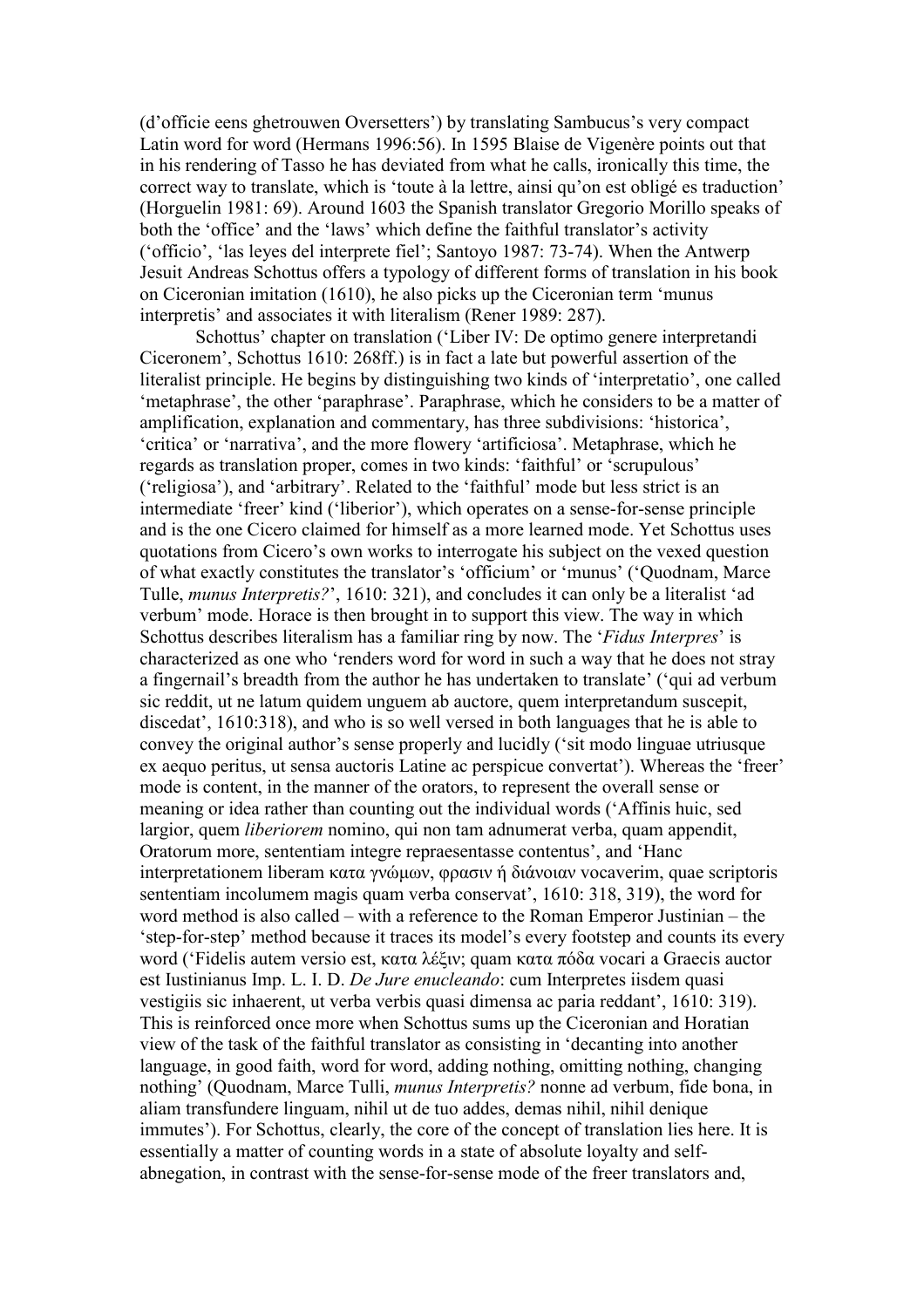beyond that, with both the wilful appropriation of the 'arbitrary' mode and the expansiveness of paraphrase.

 Schottus' book already takes us into the seventeenth century. By then the objections against the literalist principle have become loud and numerous. Of course, the objections were always there, from Saint Jerome onwards. In the Renaissance they will gain increasing force, coming primarily from Humanist translators and from those vernacular translators who take their cue from the Humanist tradition. When Jacques Amyot, for example, writes the preface to his celebrated Lives of Plutarch (1559) he does not even mention the word for word manner in his description of the translator's 'office':

 … je prie les lecteurs de vouloir considerer que l'office d'un propre traducteur ne gist pas seulement a rendre fidelement la sentence de son autheur, mais aussi à représenter aucunement et adombrer la forme du style et manière de parler d'iceluy (Horguelin 1981: 66)`a [I ask the readers to consider that the office of a proper translator does not consist only in faithfully rendering his author's meaning but also in somehow representing and adumbrating his style and manner of speaking]

These principles will become predominant in the seventeenth century. But let us return first to the sixteenth, to Erasmus and Luis de León.

 As early as 1503, in a letter concerning his first translation, three orations by Libanius of Antiochia rendered from Greek into Latin, Erasmus shows his familiarity with Cicero's statement, in *De optimo genere*, about translating as settling an account at once instead of counting out the words one by one like individual coins. He immediately adds, however, that as a novice translator ('novus interpres') he has preferred to be too scrupulous ('religiosus') rather than too bold ('religiosior esse malui quam audacior', 17 November 1503; Allan 1906, no. 177). His letter of 24 January 1506, where he discusses his translation of the Hecuba of Euripides, takes up the same idea. Here Erasmus says he has chosen not to avail himself of the liberty which Cicero grants the translator and that, still regarding himself as a 'novus interpres', he has again preferred to err on the side of scruple, even of superstition, rather than of licentiousness ('ut superstitiosior viderer alicui potius quam licentior'; Allan 1906, no. 188). As regards the 'office' of the translator he is dismissive both of the paraphrastic alternative, as a flight into ineptitude, like a squid enveloping itself in a dark cloud, and of the expansive rhetorical option, as being an unwarranted, selfindulgent addition.<sup>7</sup>

 Both letters are written by a translator who emphatically acknowledges his own inexperience; and the second letter cannot be said to advocate the word for word

 $\overline{a}$ 

<sup>&</sup>lt;sup>7</sup> The relevant passage reads as follows: '...dum versum versui, dum verbum pene verbo reddere nitor, dum ubique sententiae vim ac pondus summa cum fide Latinis auribus appendere studeo: sive quod mihi non perinde probatur illa in vertendis authoribus libertas, quam Marcus Tullius ut aliis permittit, ita ipse (pene dixerim immodice ) usurpavit; sive quod novus interpres in hanc malui peccare partem, ut superstitiosior viderer alicui potius quam licentior, id est ut littoralibus in harenis nonnunquam haerere viderer potius quam fracta nave mediis natare fluctibus; maluique committere ut eruditi candorem et concinnitatem carminis in me forsitan desyderarent quam fidem. Denique nolui paraphrasten professus eam mihi latebram parare qua multi suam palliant inscitiam, ac loliginis in morem, ne depraehendantur, suis se tenebris involuunt. Iam vero quod Latinae tragoediae grandiloquentiam, ampullas et sesquipedalia, ut Flaccus ait, verba hic nusquam audient, mihi non debent imputare, si interpretis officio fungens eius quem verti pressam sanitatem elegantiamque referre malui quam alienum tumorem, qui me nec alias magnopere delectat (Allan 1906: 419-20).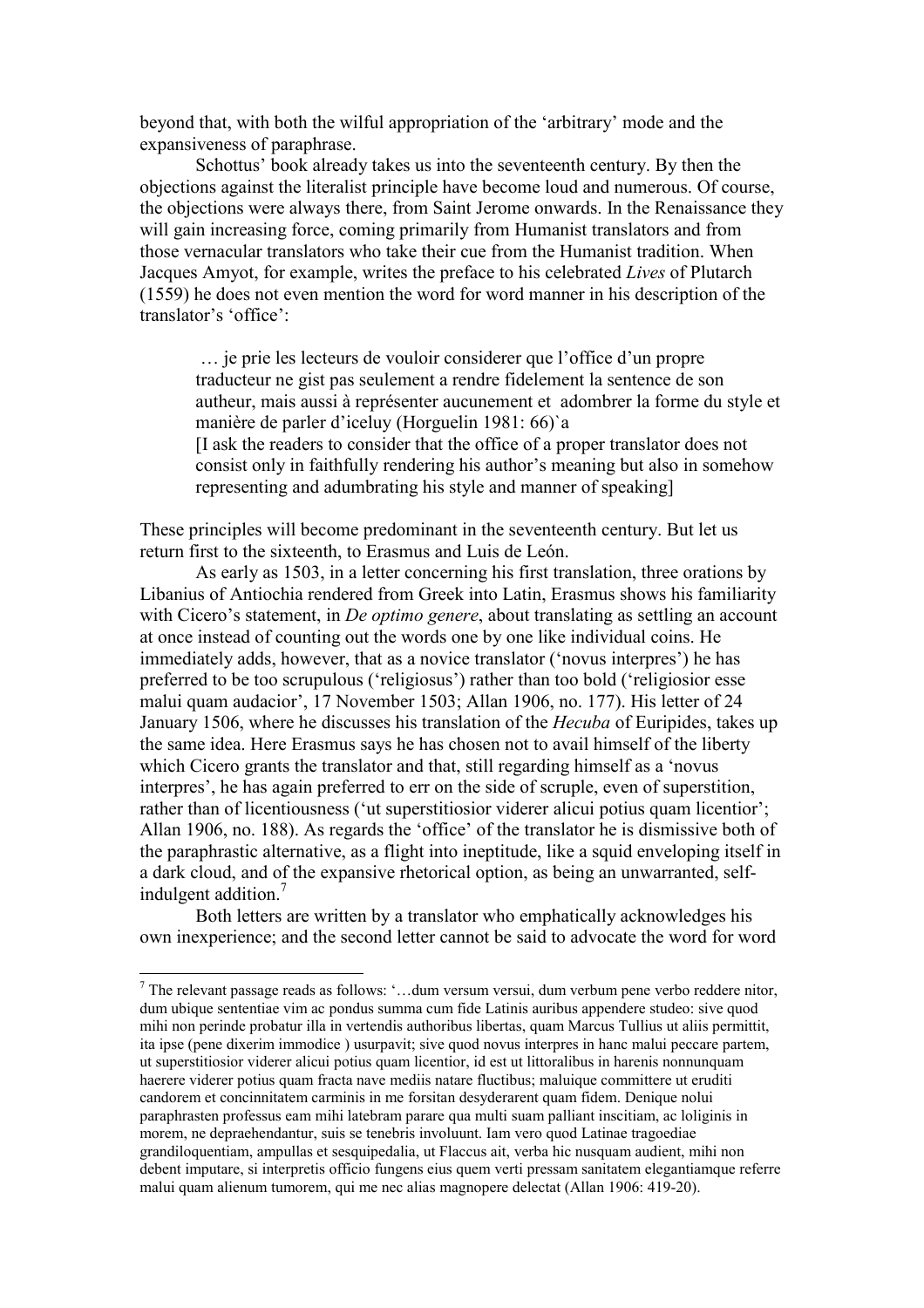mode in any exclusive sense, since he has also endeavoured to cover 'the power and weight of the thought with the utmost faithfulness' ('sententiae vim ac pondus summa cum fide'). Their interest lies in the fact that they associate faithfulness with the desire to move closer to the words, and, as in the case of Alfonso de Madrigal half a century earlier, distrust the translator's own interpretive additions. In so doing they mark the dividing line between the 'proper' translator on the one hand and the paraphrastic and rhetorical translator on the other. It is this distinction which is drawn also, and more sharply, by Luis de León, in the prologue to his translation of the Song of Songs (Traduccion literal y declaración del libro de los Cantares de Salomón, ca. 1561; Santoyo 1987: 65-66; López García 1996: 77-79).

 For Luis, the task of the translator is quite different from that of the commentator ('entiendo sea diferente el oficio del que traslada … del que las explica y declara'). The commentator should copiously explain the sense and substance of the text before him, in his own words ('El extenderse diciendo, y el declarar copiosamente la razon que entienda … eso quédese para el que declara, cuyo oficio es'). The translator's task, by contrast, consists in counting out the words exactly if that were possible, supplying for each word another one possessing the same weight, value and range of meanings ('el que traslada ha de ser fiel y cabal, y si fuere posible, contar las palabras, para dar otras tantas, y no más, de la misma manera, cualidad, y condición y variedad de significaciones que las originales tienen'). Like Peletier du Mans, who, as we saw, would have preferred to see all of Virgil translated into French in this manner but realized it could not be done, so Luis de León too has to admit in the end that due to the structural asymmetry between languages a strict word for word rendering is impracticable and he has been obliged to intervene to some extent, in the interest of intelligibility ('Bien es verdad que, trasladando el texto, no pudimos tan puntualmente ir con el original, y la cualidad de la sentencia y propiedad de nuestra lengua nos forzó á que añadiésemos alguna palabrilla, que sin ella quedaría oscurísimo el sentido; pero estas son pocas').

 Despite this pragmatic retreat, which Luis does his best to belittle (he says he only added a few little words, 'alguna palabrilla', and 'estas son pocas'), the prologue is significant for the way it posits literalism as the ideal form of translation and directly associates the task of the translator with it. Literalism in its ideal, utopian form makes the translator disappear so completely behind the words that the reader is given full interpretive freedom, the ability to generate all the meanings, and only those, that were present in the original text and from that array to select those that seem most appropriate ('para que los que leyeren la traduccion puedan entender la variedad toda de sentidos á que da ocasión el original si se leyese, y quedan libres para escoger de ellos el que mejor les pareciere'). Whereas the commentator ('el que declara') speaks in his own name and thus spreads a textual and interpretive layer over the primary text, obscuring as well as enlightening the reader's view of the source but always interfering in the interpretive process, the word for word translator should ideally be able to present the reader with a painstakingly accurate, unaltered, unadulterated copy of the original, an exact double.

 This view neatly circumscibes and delimits the translator's role and responsibilities, in a way that is reminiscent of the statements by Scotus Eriugena's separation of translation and interpretive exposition, and the less sharp distinctions made by Chrysoloras, Madrigal and Erasmus. Between Erasmus and Luis de León there stands, moreover, chronologically and geographically speaking, the further figure of Juan Luis Vives. The chapter on translation ('Versiones seu interpretationes') in Vives's De ratione dicendi of 1532 is moderate in tone and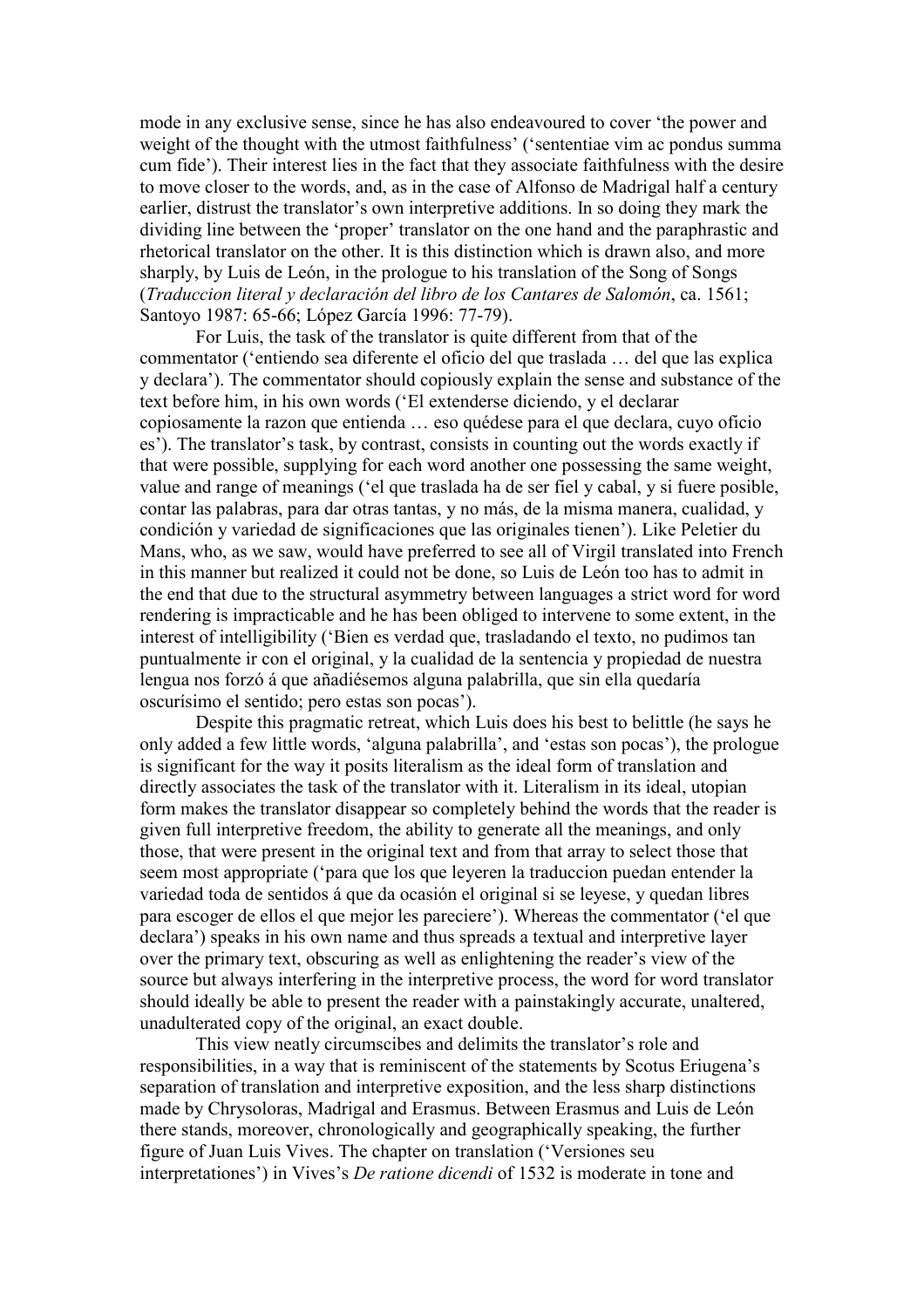comes down in favour of 'ad sensum' rather than 'ad verbum' renderings, but it too declares that for certain difficult works like those of Aristotle, and for religious writings and official documents, counting out the words is the best way to proceed because it reduces to a minimum the translator's interpretive intervention and hence his responsibility for the meanings invested in the new text (Coseriu 1971; Vega 1994: 115-18).

 To the extent that translation is construed as 'saying the same thing', it appears, literalism constitutes its most secure ideology. It allows the translator to negate his own presence and voice by becoming wholly transparent. This ascetic, sacrificial self-abnegation in turn forms the basis of the reader's trust in the translator as re-enunciator. If interpretive non-intervention is the rule, then any translative mode which detaches itself from the original's words and involves the translator as an interpreting and speaking subject creates room for misinterpretation, distortion, corruption of integrity, betrayal of trust. But the price for purity and rectitude is a text that is hard to read, to the point of unintelligibility, a form of expression that shames the translator, who nonetheless accepts the humiliation in a spirit of self-sacrifice. This is precisely what Jerome's dilemma consisted in: loyalty to the words makes too many and too heavy demands on the reader, but straying from the words is incompatible with the task of the translator, which is an ethical demand to transmit the original whole and unadulterated. In the course of the sixteenth century the dilemma is formulated repeatedly in these terms. As late as 1623 the Dutch writer Constantijn Huygens put it very succinctly: 'If we take liberties in Translating, the truth will suffer; if we keep closely to the words, the spirit of the expression will vanish' ('Neemtmen de ruymte in 't Oversetten, soo kan de waerheid niet vrij van geweld gaen: Staetmen scherp op de woorden, soo verdwijnt de geest vande uytspraeck'; Huygens 1892-1899, I: 284-85).

 As far as the literal translators are concerned, 'the truth' takes precedence over 'the spirit of the expression'. That is after all the moral underpinning of their position. It is in the name of truth that they practise their self-denial: transmitting the original intact requires self-restraint and submission. Thus, for instance, the French translator Jacques Gohorry in 1548, in the preface to his version of Livy: he has followed his model as closely as possible, he declares, because he did not want to 'violate or tarnish' its majesty by any 'addition or diminution' coming from his own pen ('… suis efforcé de suivre de plus pres qu'il m'a esté possible, estimant telle magesté de dire n'estre a violer ne souiller par addition ou diminution venant du mien'; Norton 1984: 145). Or Denis Sauvage, translating from the Italian in 1551, who ties himself to his original's every word so as not to allow his own spirit to wander in freedom and stray ('j'ay suyvi ma copie Italienne … presque de mot a mot, sans extravaguer, & sans m'égayer en la liberté de mon esprit'; Norton 1984: 146). The Jesuit Andreas Schottus, as we saw, defined the 'faithful translator' in 1610 as one who does not deviate a fingernail's breadth from his author ('Fidus Interpres is demum est, qui ad verbum sic redit, ut ne latum quidem unguem ab auctore … discedat') and who does not add, omit or alter anything ('Nonne ad verbum, fide bona, in aliam transfundere linguam, nihil ut de tuo addas, demas nihil, nihil denique immutes'). In England Ben Jonson will support this position: in 1627 Jonson praises a translation 'so wrought / As not the smallest joint or gentlest word / In the great mass or machine there is stirred' (Spingarn 1908, 1:liv).

 This again leads into the seventeenth century, when the word for word principle as constituting the law of translation and the duty of the translator is fast losing ground. The pressure has come from different sides, and stems both from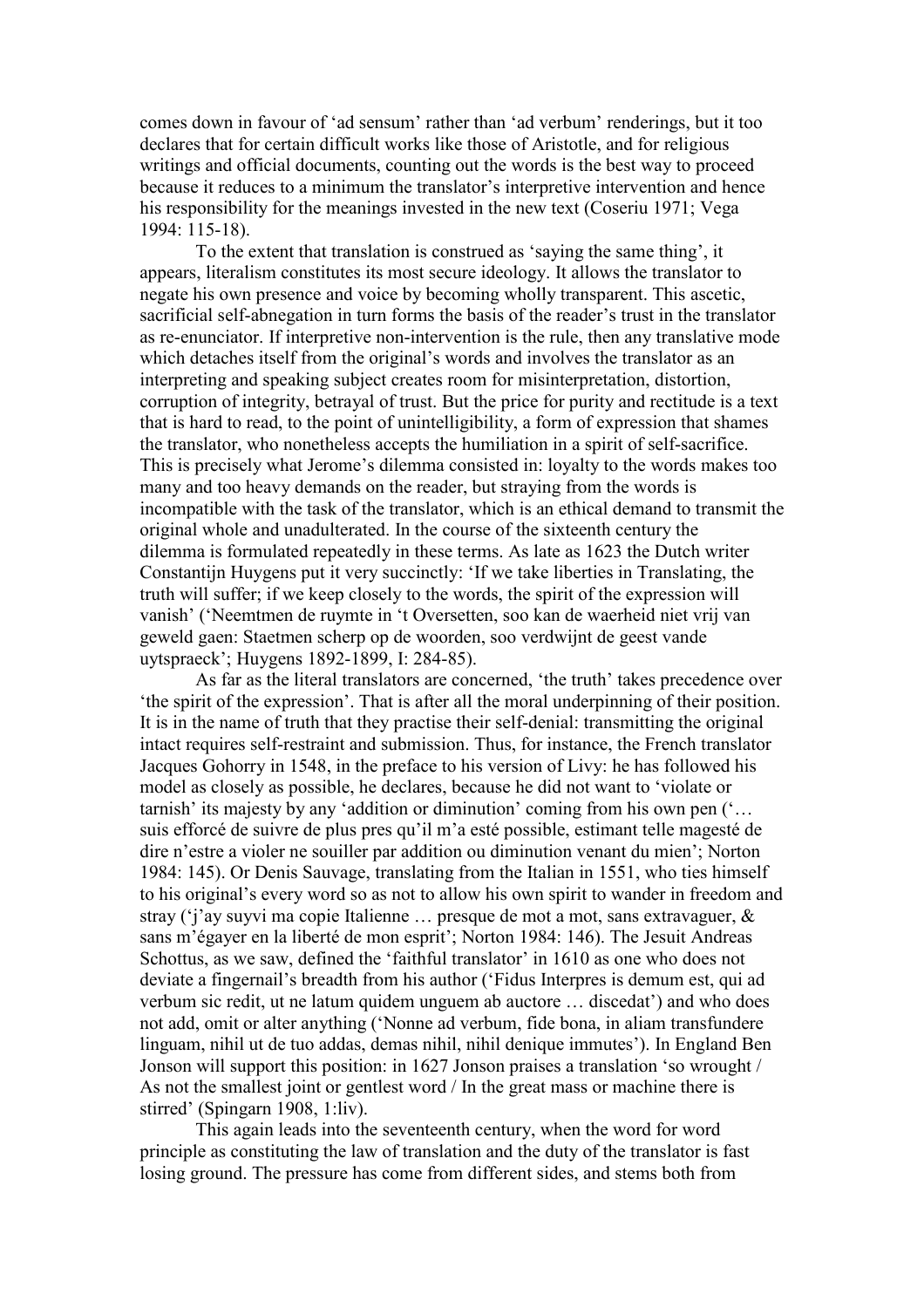vernacular translators increasingly aware of the grammatical and idiomatic differences between languages, and from the Humanist or Humanist-inspired translators with their emphasis on style and rhetorical propriety. The sixteenth-century discourse on translation shows clear traces of this tension. It is evident enough in Joachim du Bellay's dismissal of translation for literary purposes: what he contemptuously called the 'law of translating', a narrowly confined space, was held responsible for texts deemed unpalatable as literature, and writers who wanted to make their mark were advised to turn to imitation rather than translation. Around the same time the translator Jean Lalement, writing in 1549, intends to stay as close as possible to his author Demosthenes, but realizes that such a 'scrupulous' rendering, 'quasi word for word', will not go down well with his readers and land him with the reputation of being 'too religious' a translator, a label he clearly regards as undesirable ('si je l'eusse voulu scrupuleusement translater et quasi de mot à mot, à peine eusse-je-esté entendu, et mais reputé trop religieux translateur,' Horguelin 1981: 59).

 The significance of such a pronouncement lies in the fact that once words like 'scrupulous', 'religious' and other key adjectives in the literalist vocabulary acquire negative connotations, the whole arsenal of terms deployed to justify and sustain the word for word principle comes under threat. This tension can now be recognized as one of the faultlines running through the Renaissance theory of translation. Seen from this perspective it is the presence of a literalist principle which gives the vocabulary of the liberal translators its oppositional, polemical edge, its urgency and relevance. It then becomes clear that with the comments by rhetorically trained Humanist translators, from Gianozzo Manetti and Leonardo Bruni in the fifteenth century to Etienne Dolet, Jacques Amyot, Lawrence Humphrey or John Christopherson in the sixteenth, a number of new terms are introduced into the metalanguage of translation which derive their specific thrust and their surplus value from the opposition to the repertoire and the self-justification of the literalists. This is the case with the 'correct way to translate' ('interpretatio recta') of Manetti and Bruni. The emphasis which Bruni's 'De interpretatione recta' (ca. 1425) places on the need for the translator to possess a thorough knowledge and mastery of all the resources of both the original's and the receptor language, on profound familiarity with the original writers and their contexts, on the need for verbal propriety in the translated text and on the preservation of the source text's stylistic power and individuality, all this acquires added force when it is seen against the backdrop of the principle and practice of literalist translation.<sup>8</sup> In the title of Etienne Dolet's 'Manière de bien traduire d'une langue en aultre' of 1540 it is the adverb 'bien' which needs stressing, as its concern with 'translating well' echoes the 'bene dicere', the art of 'speaking well' of the Humanist rhetorical tradition. The 'Manière', then, does not list a few commonplace rules of thumb, as is sometimes thought, but presents an emphatic image of the ideal rhetorical translator, as indeed Glyn Norton has persuasively argued (Norton 1974 and 1984). Dolet's explicit rejection of word for word translation in the third of his five points has an obvious focus, but the entire treatise is informed by the polemical opposition to what he sees as the pedestrianism of the literalists. The concern for stylistic quality is evidenced not only in the sheer abundance of terms referring to 'grace', 'majesty', 'dignity', 'richness', 'perfection', 'sweetness', 'harmony of language', 'splendour', 'eloquence' and the 'properties, turns of phrase, expressions, subtleties, and

<sup>&</sup>lt;sup>8</sup> For Bruni's treatise, see Baron 1928 (Latin text) and Griffiths et al. 1987 (English translation); short extracts in English also in Lefevere 1992: 82-86. On Manetti, see Norton 1984.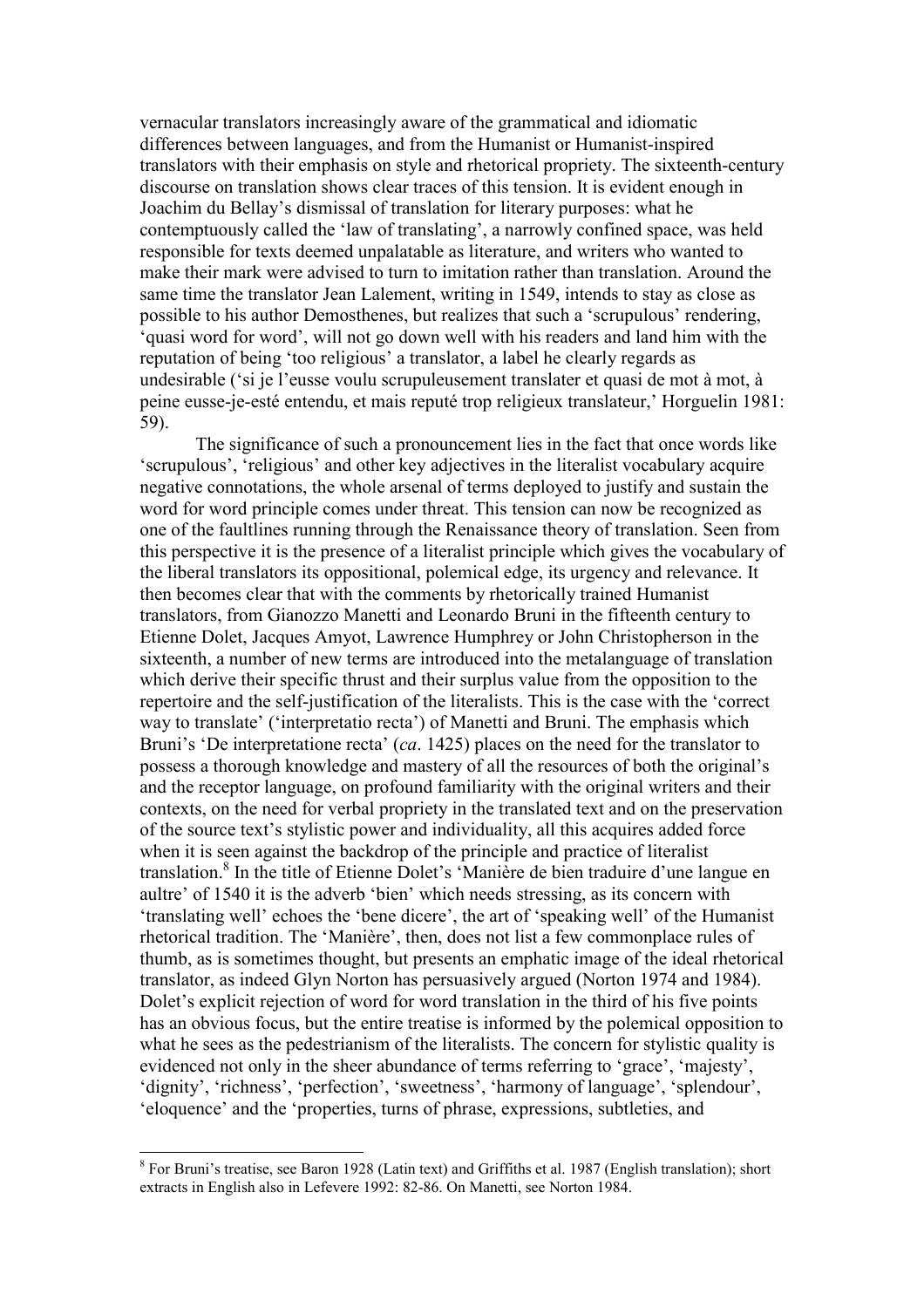vehemences' of language in what is after all a short text, but also, more than anything else perhaps, in the almost Freudian slip in the final sentence, when, at the end of his fifth and longest point, which deals with rhetorical structures and figures, Dolet seems to have forgotten he is writing about translation and concludes his brief treatise speaking of the 'orator' instead ('Qui sont les poincts d'ung orateur parfaict et vrayment comblé de toute gloire d'éloquence', in Weinberg 1950: 83).

 Very much the same stress on the quality of the translating language over and above fidelity to the meaning of the words can be heard in the English Humanist John Christopherson's pronouncements on translation around the mid sixteenth century. When, writing from Louvain in 1553, Christopherson dedicates his Latin translation of four short works by Philo Judaeus to Trinity College, Cambridge, he first defines the task ('munus') of both translator and editor as one of exact rendering of the original's meaning, without addition or deviation: 'in translating as well as in editing ancient writers my principle is, and always has been, not to add anything of my own, not to invent anything, but, when I discharge the duty of a translator, to express truthfully the author's meaning, and when I work as a corrector, to compare carefully the printed copies with the manuscripts' ('Sed mihi certè in veteribus scriptoribus tum convertendis, tum emendandis ea religio & est, & semper fuit, ut nihil de meo addere voluerim, nihil confingere, sed cum munere fungerer interpretis, sententiam authoris verè exprimere, cum autem correctoris, exemplaria impressa cum manu descriptis diligenter conferre laborarim'; 1553: b2r°). However, Christopherson goes on, in translating an original that can boast pure diction, stylistic elegance, concise expression and other such qualities, the aim must be to allow the Latin reader to derive as much enjoyment from the Latin rendering as Greek readers do reading the Greek ('tum profecto qui Latina solum forte lecturi sint, tantum ex illis delectationis caperent, quantum qui Graeca', ibid.:  $b2v^{\circ}$ ). This, he adds, he could not quite manage, however hard he tried, nor in his opinion could anyone working only as a translator ('Verum nec poteram, etiam si maximè in illud incubuissem, nec quenquam, qui interpres solum esse voluerit, aliquando efficere posse arbitror'; ibid.: b3r°). For what is required is a text which makes full use of the grammatical and rhetorical resources of the translating language ('Danda tamen est opera ei, qui quempiam scriptorem convertere instituat, ut verbis propriis & aptis ad consuetudinem eius linguae, in quam convertit, utatur'). This means that the translator should avoid two errors above all: first, that of neglecting the original author's sense and meaning in the search for an aesthetically pleasing expression, and secondly, circumlocution, which is the commentator's privilege ('Neque dum sermonis elegantiae student, sensum & sententiam authoris negligat, neque dum partes suscipit interpretis, circuitone, quae es rerum explicatoris propria, utatur: quae duo vitia in vertendo maxime omnium vitanda sunt'; ibid.).

 Some fifteen years later, in the 'Translator's Preface' ('Proemium Interpretis') which he attaches to his Latin version of Eusebius' *Historia ecclesiastica* (1569), Christopherson reiterates his exacting vision of a rhetorically adequate translation:

Mihi in convertendis Graecis aciem mentis acrius defigenti quatuor potissimum videntur requiri, vera sensus sententiaeque explicatio, latinitas, numerus, et ea, quam dixi, sermonis perspicuitas. Primum ad fidem, secundum ad delectationem, tertium ad aurium iudicium, quartum ad intelligentiam solet acommodari. […] Quamvis enim in sacris literis interpretandis ordo verborum retinenda est, ut ait D. Hieronymus, quia mysterium est, tamen in aliorum Graecorum interpretatione eodem authore Cicerone et citante et imitante, non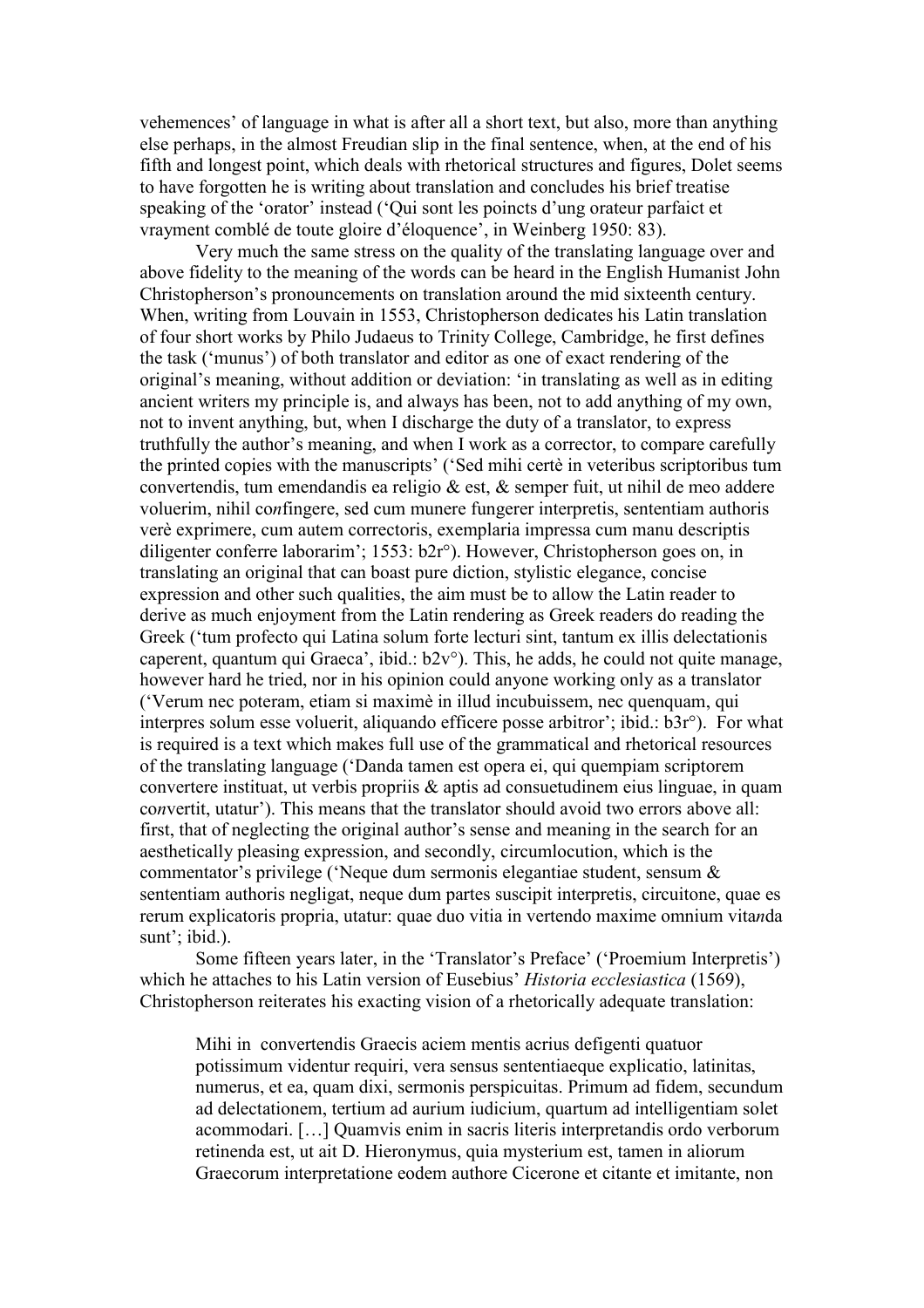verbum e verbo, sed sensus de sensu exprimendus. […] Eloquentia non est illa inanis et prope puerilis verborum volubilitas, quae saepe in populo insolenter se venditat, sed diserte et copiose loquens sapientia, quae in prudentum animos cum suavitate illabitur.

[As I fix the sight of my mind intently on the translation of the Greek, four things in particular seem to be required; a true explanation of sense and meaning, good latinity, harmony, and that perspicuity of speech which I have spoken of. The first is usually held to be relevant for fidelity, the second for delight, the third for the judgment of the ears, the fourth for the understanding [...] Although in translating the Scriptures the order of the words should be retained, as St Jerome says, because it is a mystery: yet in the translation of other Greek writings, on the authority of that same Cicero who both cited and imitated them, we should translate not word for word, but meaning for meaning. […] For eloquence is not that empty and almost puerile verbosity which offers itself for sale insolently among the people, but wisdom speaking eloquently and copiously which glides into the minds of the prudent with sweetness] (Binns 1978: 135-36)

As around the mid-century such Humanist-inspired, rhetorically adept translators like Amyot, Dolet and Christopherson redefine the field of translation by relocating the boundary markers and repartitioning the allotment, they decisively relegate the word for word principle to the periphery – to the translation of special classes of texts such as the Scriptures or certain pedagogical works. The literal translator's professed love of the naked, unadorned truth comes to be seen as a wrongheaded illusion, which neglects the core essence – force, genius, esprit, in short the power of rhetorically effective language – for the mere external husk of the word and its surface meaning. The self-justifying discourse of the literalists is here dismissed from a position of cultural superiority.

 The devaluation of the word for word arsenal continues into the seventeenth century. By that time, and beginning with figures like George Chapman in England and Malherbe in France, a new, culturally self-conscious generation of vernacular translators has come to the fore. Their repeated rejections of literalism suggest that the idea is still alive, but it has been reduced from a 'religious' faithfulness to a mere 'superstition'. Sir Thomas Elyot declared as early as 1531, with reference to a sermon by Saint Cyprian, that he had 'traunslated this lytell boke: not supersticiously folowynge the letter … but kepynge the sentence and intent of the Authour' (Baumann 1992:6). In 1616 the academic translator Barten Holyday says he has adopted 'a moderate paraphrase' rather than the 'ferulary superstition to the letter' in rendering the poems of Persius into English (Steiner 1975: 12). In the seventeenth century this is the way the 'libertine' and 'belles infidèles translators in England and France routinely use the term. In the preface to his first published translation (1637), Nicolas Perrot d'Ablancourt speaks dismissively of the 'Judaic superstition' of clinging to the words while disregarding the underlying intent and design (Zuber 1972: 111).<sup>9</sup> The positive terms which these translators employ – 'spirit', 'soul', 'life',

<sup>&</sup>lt;sup>9</sup> In his edition of d'Ablancourt's prefaces Roger Zuber does not comment on the use of the term 'Judaic'. It seems likely, however, that the explanation for it will be the same as that given by Glyn Norton for the occurrence of a similar reference a century earlier, in a court case of 1534 between the Sorbonne and the *lecteurs royaux* concerning the translation and interpretation of the Bible. There it was alleged that to interpret and translate well one must 'take out the medullary and mystical sense and not adhere to the cortex of words as do the Jews' ('il faut prendre, sensum medullarem et mysticum, &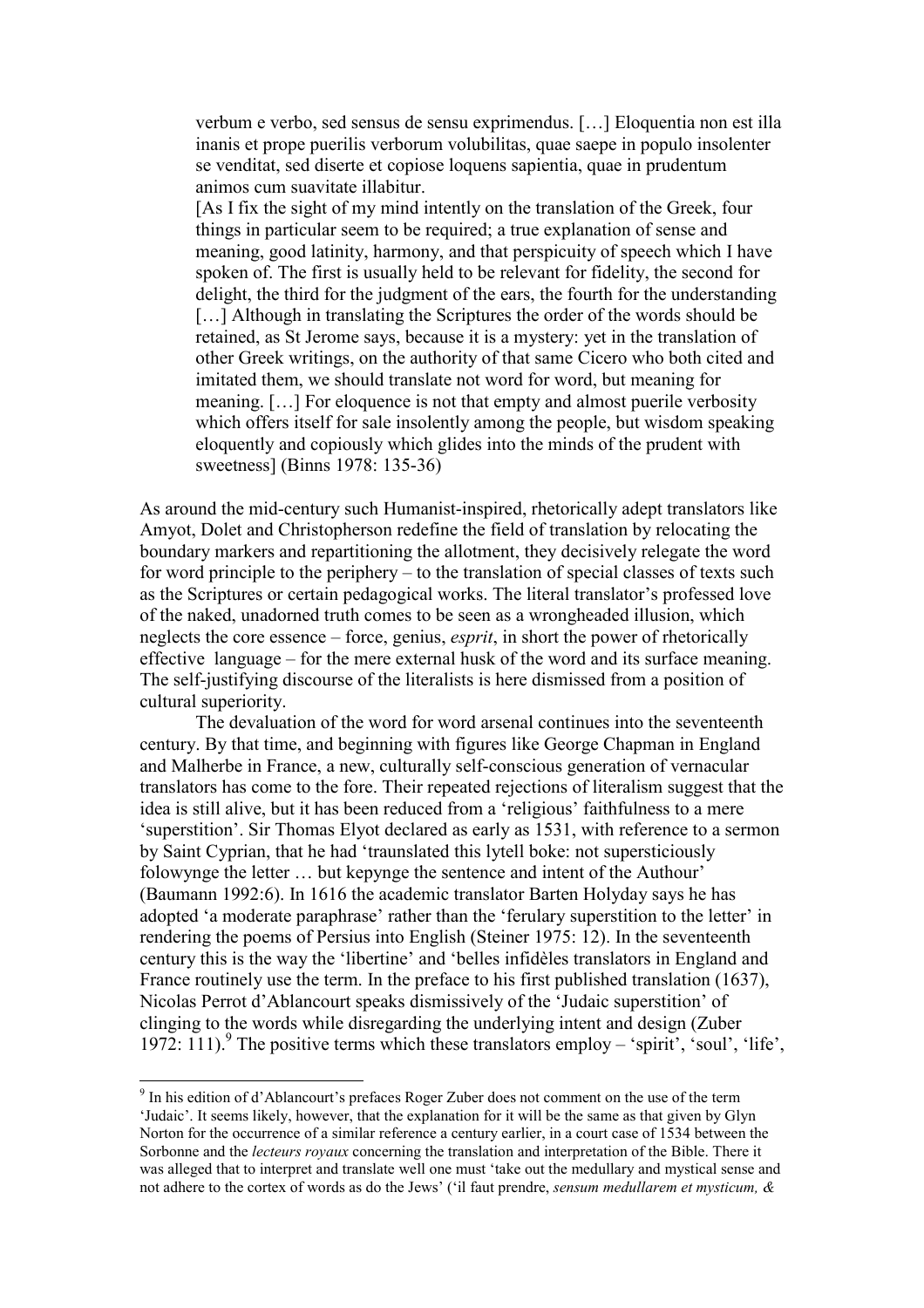'grace', 'elegance', 'eloquence', 'excellencies' etc. (Steiner 1975: 24-25) – are exactly those that were introduced into metatranslational discourse by the Humanists of the fifteenth and sixteenth centuries. They indicate all those qualities which Du Bellay claimed could not possibly be rendered by translators because the 'law of translating' did not allow them the necessary room for manoeuvre.

 With the rise of the 'belles infidèles' translators in France and the 'libertine' translators in England, the climate for culturally prestigious translation has shifted decisively away from the literalist principle. When around the mid seventeenth century another generation of French writers and translators begins to speak of the 'rules' of translation (as do, for example, Gaspar Bachet de Méziriac in 1635, Antoine Lemaistre ca. 1650, Gaspard de Tende in 1660; cf. Horguelin 1981; 82,98, 100), these concepts have not only a different context but also a different basis, being closer to an emerging French Classicist mode of thinking. A different cultural constellation has come into being.

 To return to our starting point: if we are to make sense of the different strands of thinking about translation in the sixteenth century, it helps if we can somehow connect them, if we can read and interpret them in relation and in contrast to one another. Clearly, every construction of an overall picture joining together heterogeneous discourses remains just that, a construction. But if we ask ourselves what could be meant, or covered, by terms like 'the law of translation' or the 'office' or 'duty' of the translator, why writers like Dolet or Christopherson appear to state the obvious in urging rhetorically adequate translation, or what it is that the seventeenthcentury 'libertine' translators are arguing against, we find ourselves being thrown back time and again on a network of positions, concepts and historical echoes which suggest that writers on translation are aware of other views and approaches, and engage in open or covert debate with one another and with their audiences. In responding to the cultural and socio-political agendas of their respective environments, and in pursuing their own material and symbolic interests, they build alliances and deploy arguments that reverberate across time and space. Much of the debate about the core of the concept of translation, and hence much of the debate about the definition of translation, appears to centre on what constitutes the 'duty' of the translator, ideally and in practice. For an understanding of Renaissance theories of translation as a single if heterogeneous discursive field, then, it will be useful to think of the contributions to that debate as being linked, and to interpret them – to translate, to gloss them – accordingly.

 The principle of word for word translation remains associated with both key notions explored here, even though the validity of the literalist idea is never uncontested and becomes increasingly marginal, an ideology in retreat. To the extent that the conflicts between the rhetorical priorities of the Humanist-inspired translators and the literalist concerns of the more traditional translators are focused on exactly what constitutes the translator's duty, however, the exploration of this cluster of key terms together with their reverberations back and forth in time seems likely to take us to the heart of those debates. Insofar as literalism is associated with the 'law' of translation and the 'duty' of the translator, it provides a privileged way into these discussions.

non reddere verbum verbo, seu adhaerere cortici verborum ut faciunt Iudaei'). As Norton has shown, the idea that Jewish readings of the Bible followed the letter rather than the (Christian or pre-Christian) spirit is also attested in several fifteenth- and sixteenth-century legal works (Norton 1984: 60-62; 1987:10). I would venture that D'Ablancourt is referring to this traditional perception.

 $\overline{a}$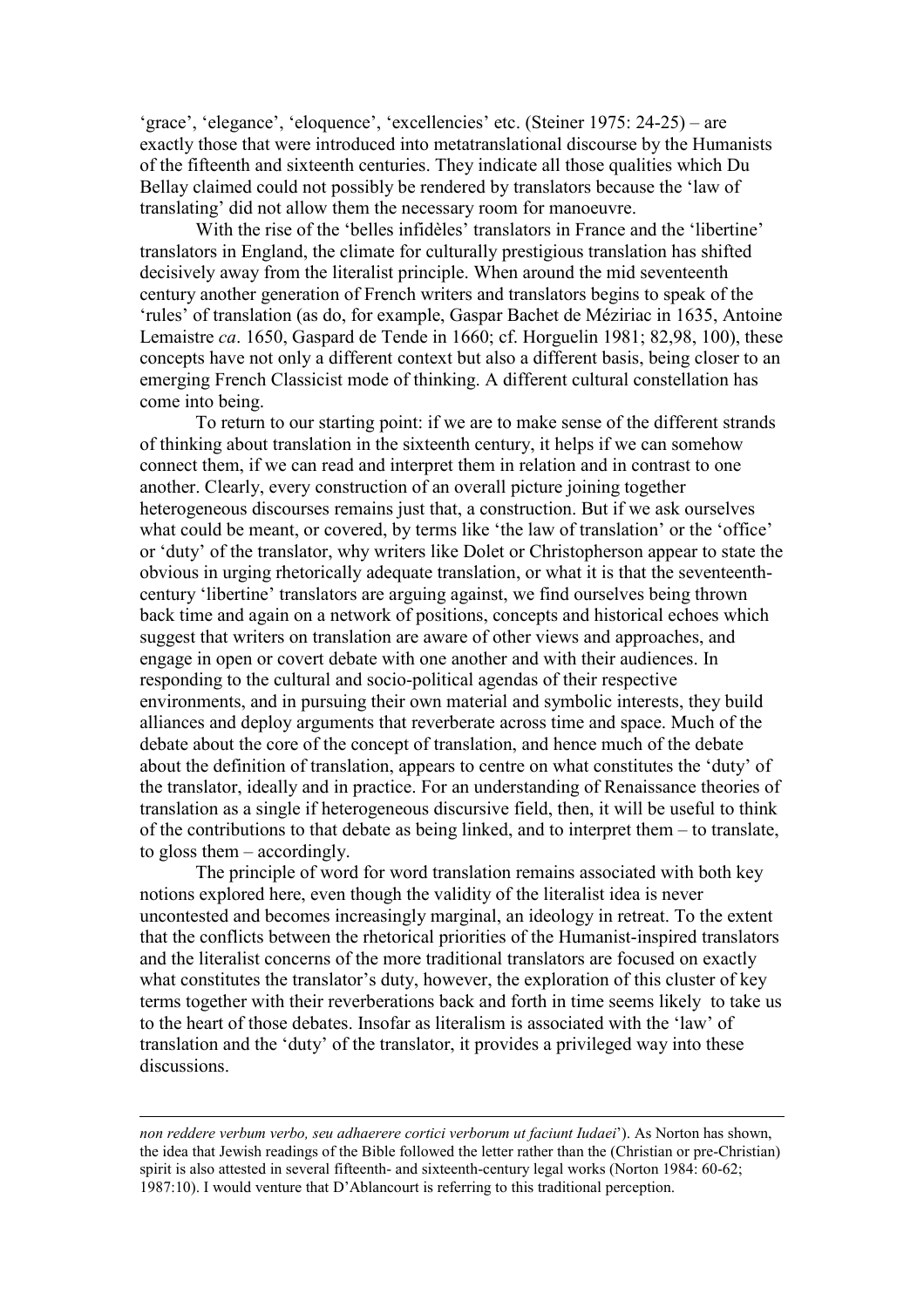Works Cited

- Allan, P.S. 1906. (Ed.) Opus epistolarum Des. Erasmi. Vol. 1. Oxford: Clarendon
- Baron, Hans. 1928. Leonardi Bruni Aretino. Humanistisch-philosophische Schriften mit einer Chronologie seiner Werke und Briefe. Leipzig/Berlin: B.G. Teubner.
- Baumann, Uwe. 1992. Sir Thomas Elyot als Übersetzer: Übersetzungtheorie und Übersetzungspraxis im englischen Frühhumanismus'. Herwig Friedl, et al. (ed.), Literaturübersetzen: Englisch. Tübingen: Gunter Narr. 3-26.
- Bellay, Joachim du. 1931. Œuvres poétiques. Ed. Henri Chamard. Paris: Droz.
- Bellay, Joachim du. 1948. La Deffence et illustration de la langue francoyse [1549]. Ed. Henri Chamard. Paris: Didier.
- Binns, J.W. 1978. 'Latin Translations from Greek in the English Renaissance', Humanistica Lovaniensia, 27, 128-59.
- Christopherson, John. 1553. [Transl.] Philonis Iudaei … libri quatuor … iam primum de Graeco in Latinum conversi: Ioanne Christophorsono Anglo, interprete. Antwerp: Johannes Verwithagen.
- Copeland, Rita. 1991. Rhetoric, Hermeneutics, and Translation in the Middle Ages. Cambridge: Cambridge University Press.
- Coseriu, Eugenio. 1971. 'Das Problem des Übersetzens bei Juan Luis Vives'. K. Bausch and H. Gauger (eds), Interlinguistica. Tübingen: Niemeyer. 571-82.
- Griffiths, Gordon et al. 1987. (Eds) The Humanism of Leonardo Bruni. Selected Texts. Binghamton: Medieval & Renaissance Texts & Studies.
- Hermans, Theo. 1992. 'Renaissance Translation between Literalism and Imitation'. Harald Kittel (ed.), Geschichte, System, literarische Übersetzung / Histories, Systems, Literary Translations. Berlin: Erich Schmidt. 95-116.
- Hermans, Theo. 1996. (Ed.) Door eenen engen hals. Nederlandse beschouwingen over vertalen 1550-1670. The Hague: Stichting Bibliographia Neerlandica.
- Horatius, Quintus Flaccus. 1594. Quincti Horatii Flacci … Poemata omnia. Leyden: Franciscus Raphelengius.
- Horguelin, Paul. 1981. (Ed.) Anthologie de la manière de traduire. Montréal: Linguatech.
- Hoskin, Keith. 1985. 'Verbum de verbo:The Perennial Changing Paradox of Translation'. Theo Hermans (ed.), Second Hand. Antwerp: ALW. 10-45.
- Huygens, Constantijn. 1892-99. De gedichten van Constantijn Huygens. Ed. J.A.Worp, 9 vols. Groningen: Wolters.
- Jerome, Saint. 1953. Lettres, vol. III. Ed. J. Labourt. Paris: Les belles lettres.
- Keightley, R.G. 1977. 'Alfonso de Madrigal and the Chronici Canones of Eusebius', The Journal of Medieval and Renaissance Studies 7, 2, 225-48.
- Lefevere, André. 1992. (Ed.) Translation/History/Culture, A Sourcebook. London/New York: Routledge.
- López García, Dámaso. 1996. (Ed.) Teorías de la Traducción. Antología de textos. Cuenca: Eds. de la Universidad de Castilla-La Mancha.
- Norton, Glyn. 1974. 'Translation Theory in Renaissance France: Etienne Dolet and the Rhetorical Tradition', Renaissance and Reformation 10, 1-13.
- Norton, Glyn. 1984. The Ideology and Language of Translation in Renaissance France and their Humanist Antecedents. Genève: Droz.
- Norton, Glyn. 1987. 'The Politics of Translation in early Renaissance France: Confrontations of Policy and Theory during the Reign of Francis I'. Brigitte